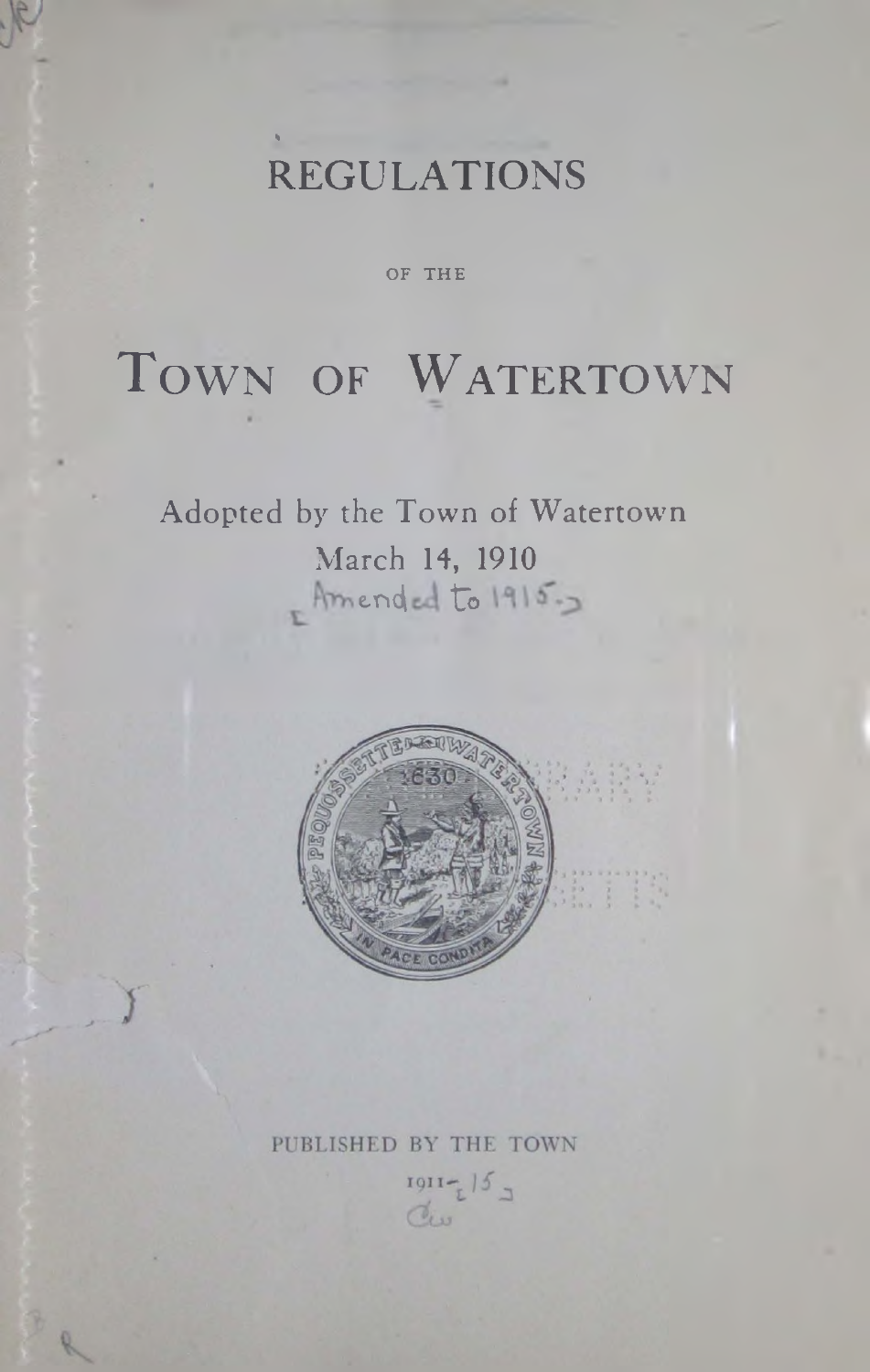Chapter I. Town Meetings.

 $\square$ oc

 $a$  ss

 $15y - 8y = 0$ 

Section 1. No business shall be transacted at the annual Town Meeting, except the election of officers, until after the polls are closed.

Sec. 2. In all Town Meetings such matters as are not specially provided for by law or by the By-Laws shall be determined by the general rules of parliamentary practice contained in Cushing's Manual, so far as they may be applicable.

Sec. 3. No person shall speak more than twice upon one subject without first obtaining permission of the meeting, nor more than once until any other persons who have not spoken upon it, and who may desire to speak, shall have had an opportunity.

Sec. 4. When a question is before the meeting the Moderator shall receive no motion that does not relate to the same, except a motion to adjourn, or some other motion that is privileged in its nature. He shall receive no motion relating to the same except—

- 1. To lay on the table.
- 2. For the previous question.
- 3. To postpone to a time set.
- 4. To commit or re-commit.
- 5. To amend.
- 6. To postpone indefinitely.

And the motions shall have precedence in the order in which they are arranged. The motion to adjourn, whenever the effect of an adjournment would be to dissolve the meeting, and the motions to lay on the table and the previous question shall be debatable for not more than ten minutes, and no person shall speak thereon more than two minutes.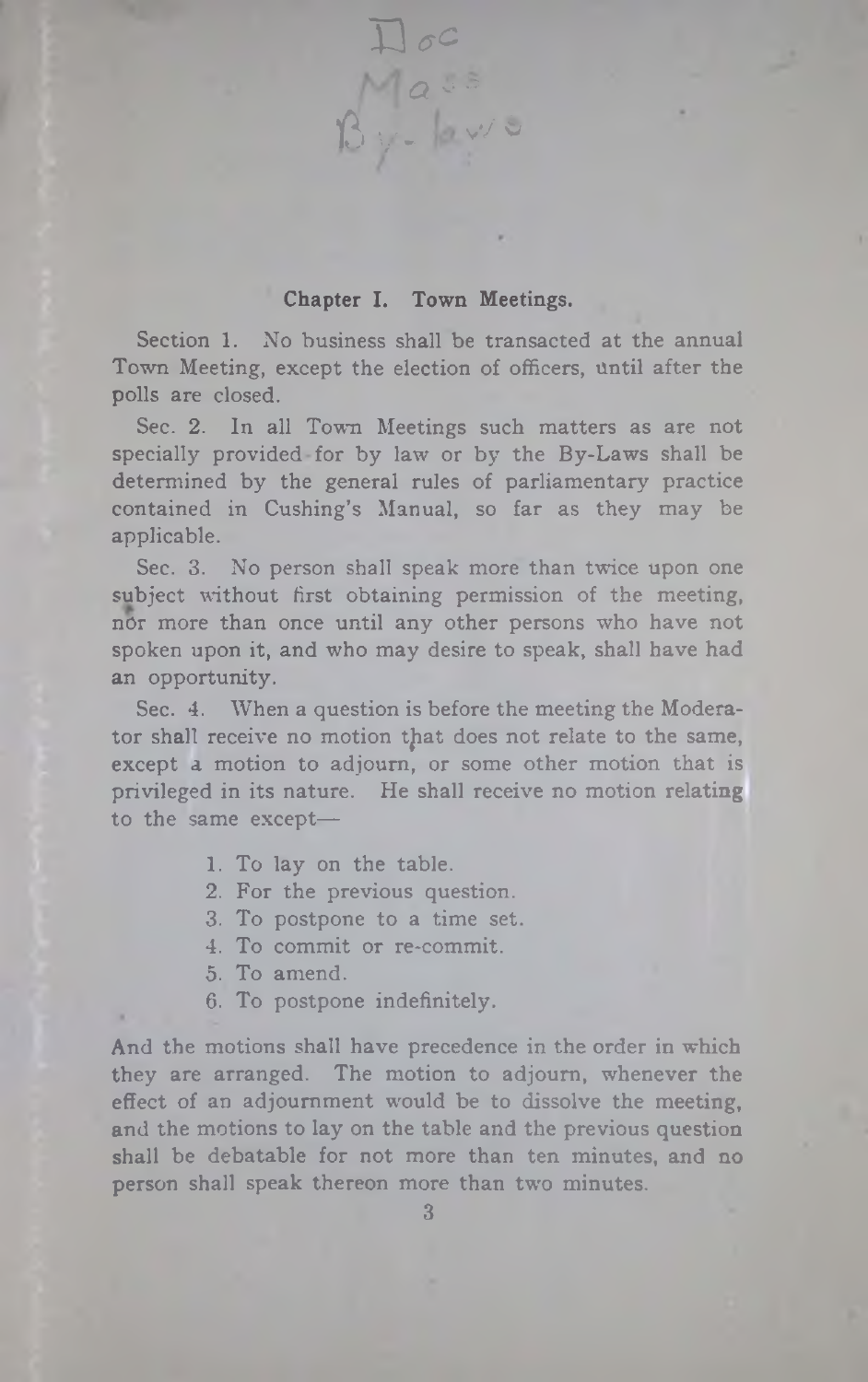Sec. 5. Articles in the warrant shall be acted upon in the order in which they stand, unless the meeting shall direct otherwise.

Sec. 6. Whenever any matter has been referred to a committee and the report of the committee thereon has been presented and has been read before the meeting, the report shall be regarded as accepted, and the recommendations of the report, if any, shall be treated as motions under the article or articles to which they relate.

Sec. 7. No vote passed at any meeting shall be reconsidered at an adjournment thereof unless notice be given at the meeting that a motion to reconsider will be made at the adjournment or unless notice be given to the Town Clerk of a purpose to make such motion for reconsideration.

#### **Chapter II. Duties of Town Officers.**

Section 1. The several Boards of Selectmen, Assessors, School Committee, Water Commissioners, Health, Park Commissioners, and Trustees of the Free Public Library, shall hold a regular meeting at least once a month, the time and place of which shall be published at the beginning of the year.

Sec. 2. They shall keep a record of their proceedings, which record shall at all times remain at the regular place of meeting of the Board. All votes, resolutions, and other acts of the several boards shall be recorded with exactness, and all reports and other documents which the several boards may deem of sufficient importance, shall be entered in full upon the record.

The record of every meeting of the Town and the records of meetings of all boards of officers shall be completed within a week of the day upon which such meetings are held.

# **Chapter III. Contracts by Town Officers.**

Section 1. No town officer or member of any committee chosen by the Town, nor any agent of any such officer or

×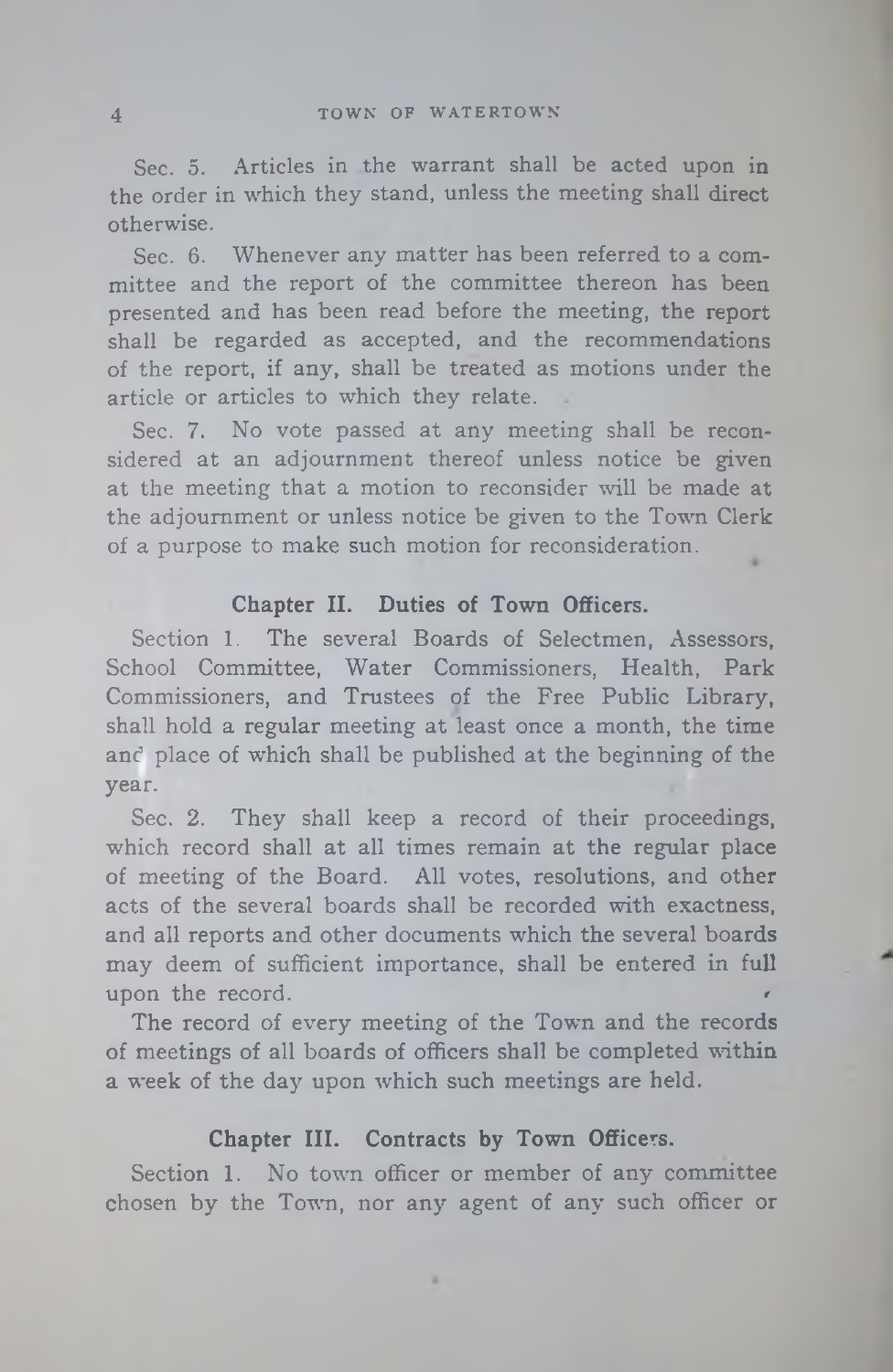#### REGULATIONS OF THE TOWN **5**

committee, shall have any pecuniary interest in any contract or bargain made or approved in behalf of the Town, by himself or any board or committee of which he is a member or for which he may act as agent.

# **Chapter IV. Finances.**

Section 1. All commissioners, committees, boards, and any officer having charge of the expenditure of an appropriation shall approve in writing, all accounts, claims, bills, and pay rolls properly chargeable to such appropriation, and shall transmit the same with his or their approval to the Town Auditor. The Town Auditor shall thereupon examine the same and if found correct submit them with his approval to the Selectmen, except for rebates of water rates, which shall be transmitted by the Auditor to the Treasurer upon the orders of the Water Board.

Sec. 2. Warrants signed by the Auditor and a majority of the Selectmen, stating the accounts to which the same are chargeable, shall be drawn upon the Treasurer for the payment of all sums by law payable from the Treasury to the Commonwealth or County; for final judgments of courts, bonds, notes, and scrip of the Town, and interest thereon; and for money payable to the Commissioners of the Sinking Funds, and to the Trustees of the Free Public Library; and also for payment of all accounts, claims, bills and pay rolls which have been approved in the manner provided in the previous section, except claims for rebates of water rates. Such warrants shall not be negotiated, but shall be transmitted by the Selectmen directly to the Treasurer, accompanied by the approved bills or other documents for the settlement of which the warrants are drawn.

Sec. 3. When the bills contracted by any board, committee, or officer, have exhausted the entire appropriation for such board, committee, or officer, notice thereof shall be given by the Auditor, and such board, committee, or officer shall not incur liability for any further expenditure, except in case where such expenditure may be required by law, ٠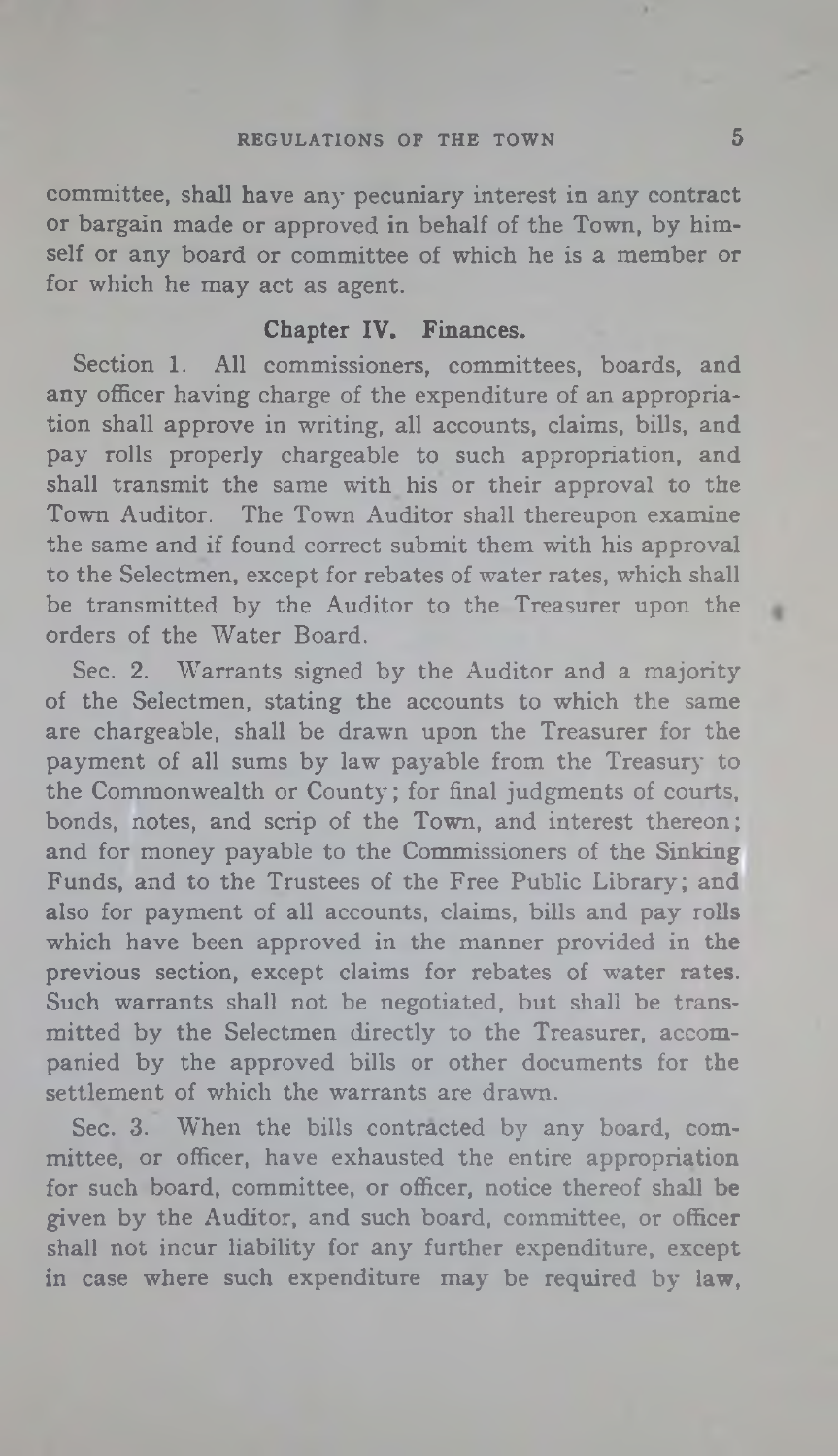and it shall be the duty of each board, committee, or officer, before the close of the financial year, to approve all accounts, claims, bills, and pay rolls chargeable to their respective appropriations, and transmit the same together with a list of all debts incurred and not paid up to and including December 31 of each year, showing to whom due, for what due, and the amounts, to the Auditor. During the interval between the thirty-first day of December in each year and the time of making the next annual appropriation, any board, committee, or officer, for the purpose of carrying on the work intrusted to them, for that period shall have authority under the direction of the Board of Selectmen to incur liabilities to be charged against the next annual appropriation for that department. Such liabilities incurred for any department shall not exceed one quarter of the entire amount of the appropriation for that department in the preceding year.

Sec. 4. No vote shall be passed at any Town Meeting by which any debt may be incurred for loans in anticipation of the taxes of any year except the fiscal year in which the appropriations are made.

#### **Chapter V. Collector.**

Section 1. All taxes which may be assessed, other than polls, if paid on or before the fifteenth day of September next after the assessment shall be entitled to such discount as the Town shall vote at its annual meeting. All taxes shall be due and payable on or before the first day of November in each year, unless otherwise ordered by the Town, except bills for poll taxes only, which shall be paid within ten days after presentation thereof.

Sec. 2. In all cases where tax bills are not paid at the time specified in the preceding section, it shall be the duty of the Collector forthwith to issue a summons to each delinquent; and if such delinquents do not pay the tax within ten days after the issuing of the summons, with twenty cents more for the summons, the Collector shall issue his warrant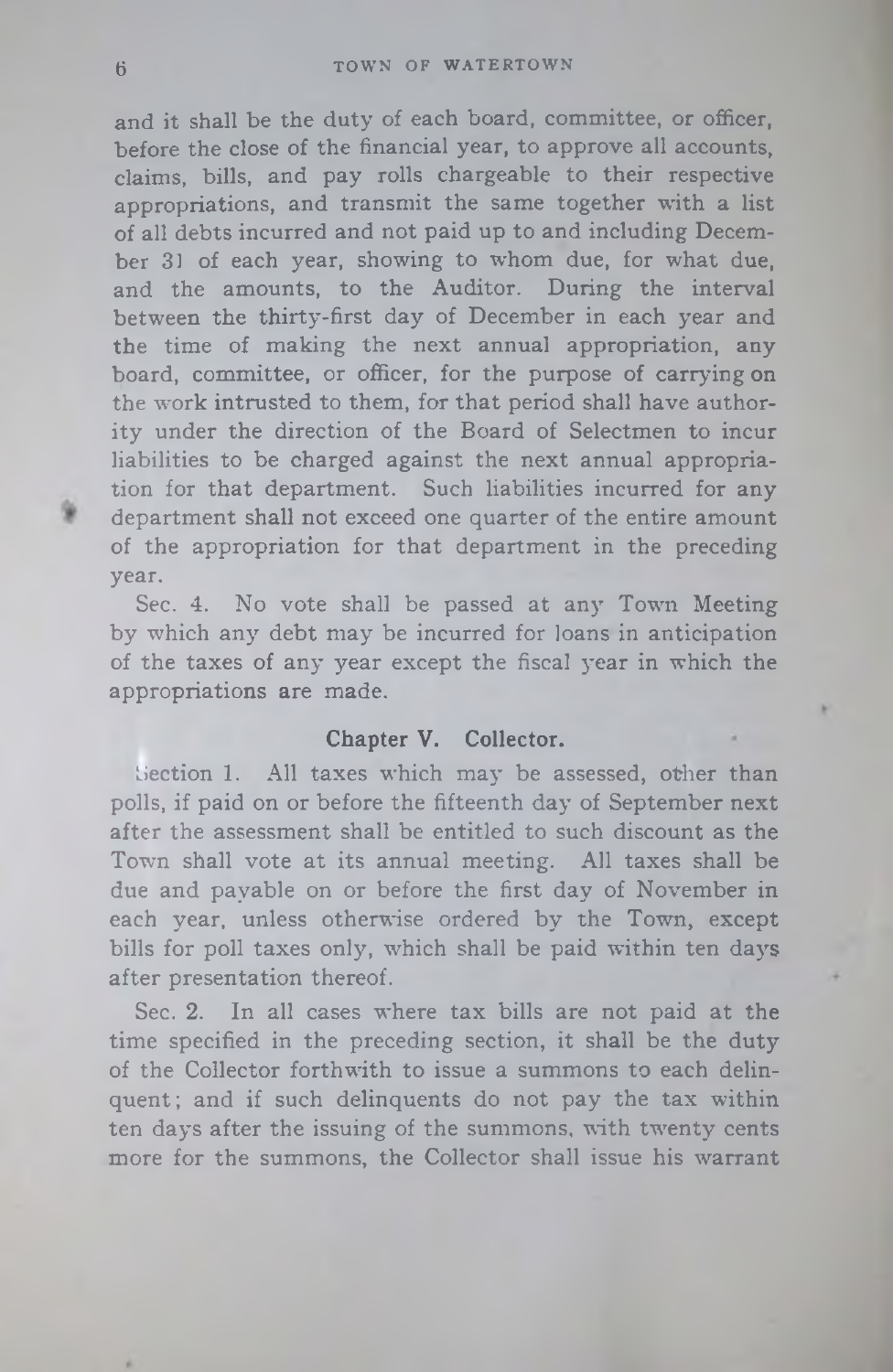#### REGULATIONS OF THE TOWN 7

to an officer, who shall forthwith proceed to collect the amount due, in manner provided by law. Six per cent interest, or such rate as may be voted annually by the Town, shall be charged on all tax bills from the time they respectively become due until paid. \*

Sec. 3. The Collector shall pay to the Town Treasurer all money received on account of taxes at least once in each week, and shall deliver a statement of each payment to the Auditor, stating the amount from each levy, and whether for Taxes, Interest, Discount, Street Watering, or Moth Assessment, separately.

Sec. 4. The Collector shall have stated daily office hours for the transaction of business.

#### **Chapter VI. Town Treasurer.**

Section 1. The Town Treasurer shall have the custody of all funds belonging to .the Town, except funds for which other provision is made by law, and he shall pay no money from the treasury other than for rebate of water rates except upon a warrant signed by the Auditor and a majority of the Selectmen, stating the amount of the account, to whom payable, and the account to which the same is chargeable. Such warrant shall be sufficient authority to the Treasurer to pay the same, and the payment of the same upon such warrant shall discharge him from all liability on account of the money so paid.

Sec. 2. The Treasurer shall detach the coupons from all bills for which he receives money and shall deliver all such coupons to the Auditor daily.

Sec. 3. The Treasurer shall have stated daily office hours for the transaction of business.

#### **Chapter VII. Town Clerk.**

Section 1. The Town Clerk shall have the custody of the Town seal.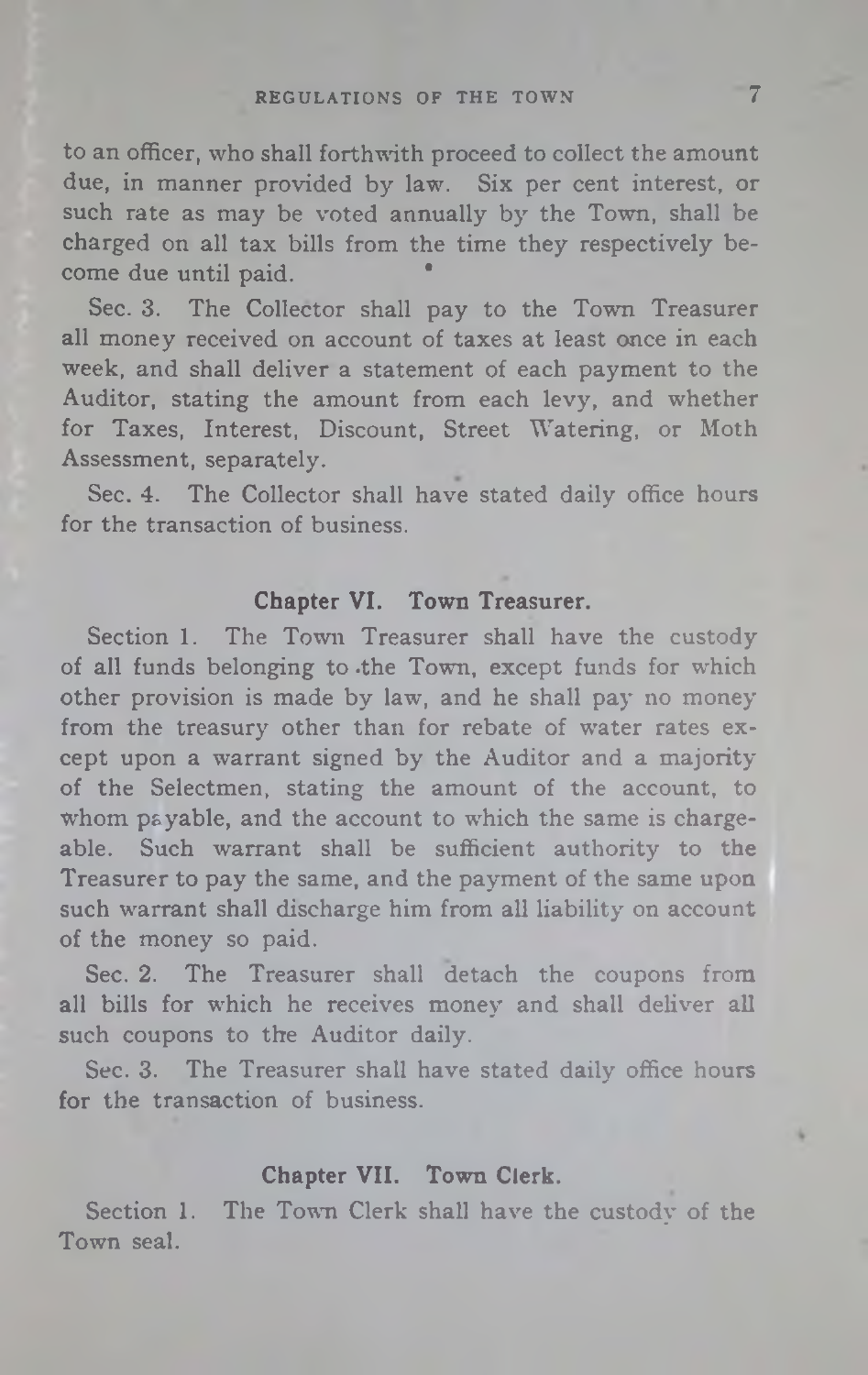#### S TOWN OF WATERTOWN

# **Chapter VIII. Town Auditor.**

Section 1. There shall be chosen annually one Auditor, who shall be in attendance at his office daily during the usual business hours. He shall have the custody of all contracts of the Town and of all bonds of indemnity given to the Town, except those for which other provision is made by law; shall keep a register of the dates, amounts, and sureties on all sych bonds, and notify the Selectmen whenever any such bond expires, or he is of the opinion that it is impaired by the death, insolvency, or other disability of a surety; shall keep a complete set of books, wherein shall be entered the amount of each specific appropriation and each amount that has been expended on account of such appropriation; shall, when any appropriation has been wholly expended, immediately make a report of that fact to the Selectmen and to the head of the department under whose direction the work for which the appropriation was made is carried on; shall direct to the Treasurer all warrants, drafts, or other orders for the payment of money, but such warrants, drafts, or orders shall only be valid when signed by a majority of the Selectmen, except for rebates of water rates.

Sec. 2. The Auditor shall, within forty-eight hours after the close of the period covered by any pay roll, and after examination thereof, if found correct, approve the same, and shall deliver to the Treasurer a warrant or order signed by a majority of the Selectmen to pay the amount so approved.

Sec. 3. The Auditor shall examine all bills, pay rolls, or demands rendered against the Town; shall see that they have been properly approved by some person duly authorized, that the clerical computations are correct, and that there are on hand funds appropriated for such purpose sufficient for the payment of such bill, pay roll, or demand; in case of any error or any informality, he shall make note of the fact and return the bill, pay roll, or demand, with his objections, to the officer or board presenting the same; if he approve the bill, pay roll, or demand, he shall uniformly fold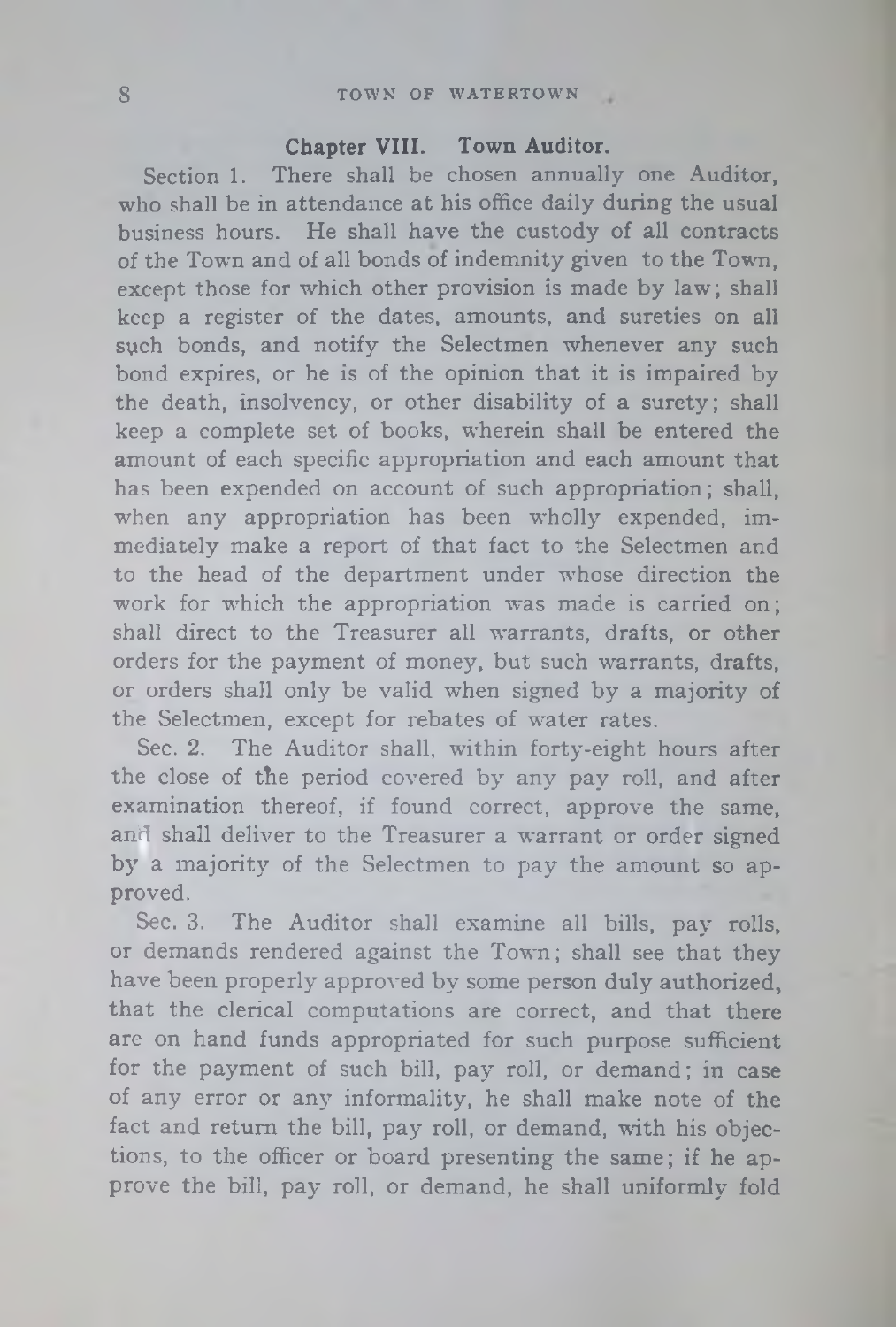and back the same with a statement of the amount, the appropriation charged and to whom paid, and number and enter the same numerically in a book kept for that purpose; and at least once in each month he shall sign a draft or warrant for the Town Treasurer to pay all accounts entered therein. When requested by any officer in charge of a department, the Auditor may, if he deem it proper so to do, audit and issue drafts or warrants for the payment of accounts at other times.

Sec. 4. The Auditor shall receive from the Treasurer all coupons detached from bills that have been paid and deliver those for water rates to the Water Department daily.

Sec. 5. The Auditor shall immediately after the first day of each month make to the Selectmen a report of the financial condition of the Town accounts, showing the amounts of the several appropriations, and of all drafts on account of each appropriation made, and of all receipts since the beginning of the financial year, and of the balance of each appropriation remaining subject to draft, and shall prepare such financial statements as may from time to time be required by the Selectmen, boards, committees, or officers to enable them to properly direct the affairs of their respective departments.

Sec. 6. At the beginning of each fiscal year, the Auditor shall deliver to the Assessors an estimate of the receipts other than taxes levied on polls and estates for the ensuing year, showing the amount actually received during, and the amount of unappropriated cash on hand at the close of, the preceding year.

Sec. 7. The Auditor shall approve, and shall authorize the Treasurer to pay to the proper party or parties on presentation, any order for money for rebates drawn on the Treasurer by the Water Commissioners, and such order shall be in accepted form and signed by at least two members of the Board of Water Commissioners.

Sec. 8. The Auditor shall, in the months of January, April, July, and October, publish in any newspaper published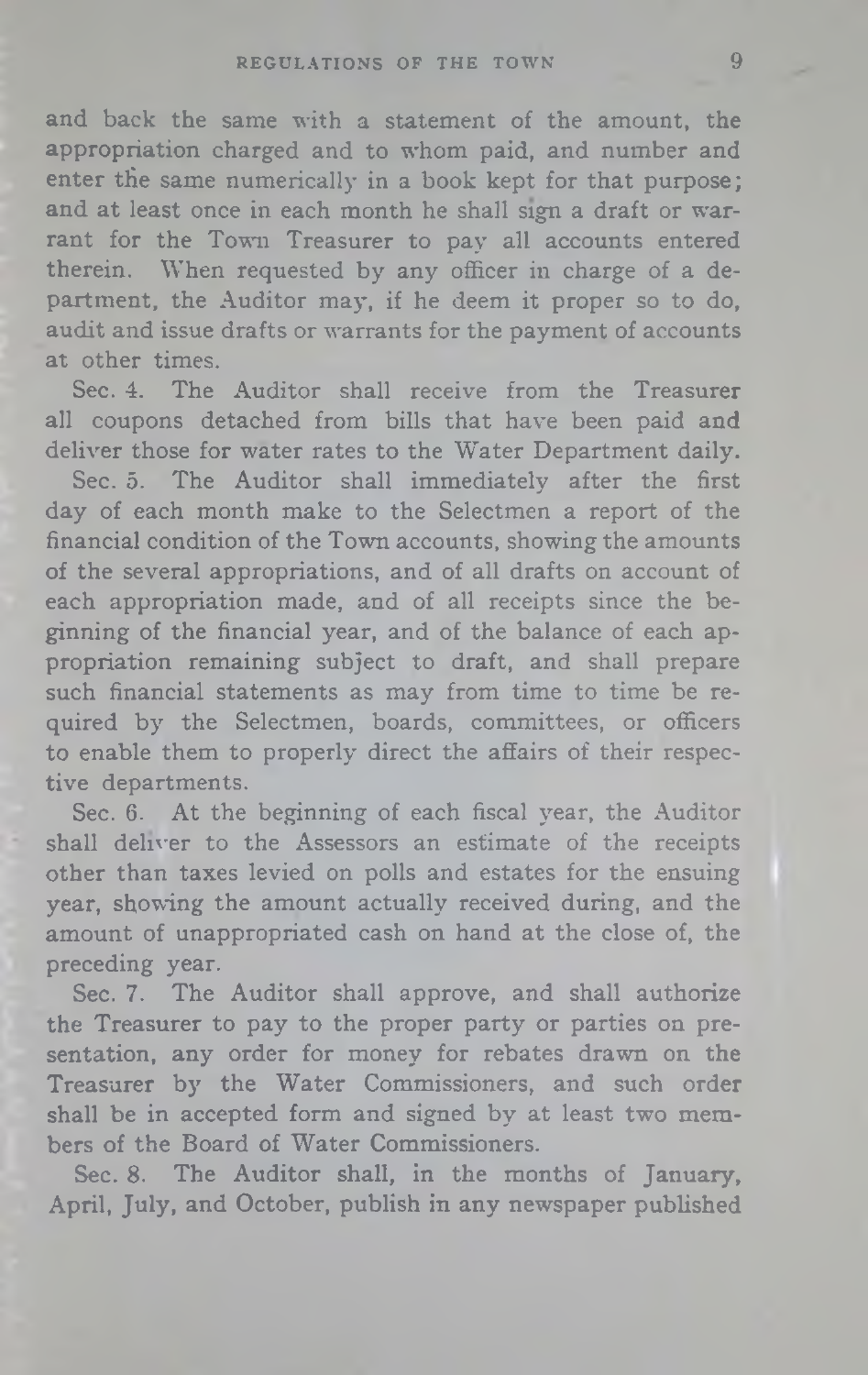in Town, an exhibit of the financial condition of each Town department. Such exhibit shall display every appropriation and also the gross additions to each from other sources, stated separately, together with a statement of the amount paid, and authorized by Selectmen's warrants to be paid, from each appropriation from the beginning of the fiscal year to and including the fifteenth day of the month in which such exhibit is published.

Sec. 9. The Auditor shall examine the books and accounts of the Treasurer and Collector once a month, and shall verify the balance of cash reported or alleged to be on hand by each. He shall cause the Collector to produce receipts for all moneys paid to the Treasurer. He shall examine annually the books, accounts, vouchers and securities, and shall verify the cash balances of any commissioners of sinking funds that may be elected. He shall also examine annually the receipts of the Town Clerk for the dog tax and shall cause the Town Clerk to produce receipts from the County Treasurer for money paid on account of the dog tax. He shall examine the books and accounts of all other boards, committees or officers having charge of the expenditure of money at least once in each three months.

 $10<sub>1</sub>$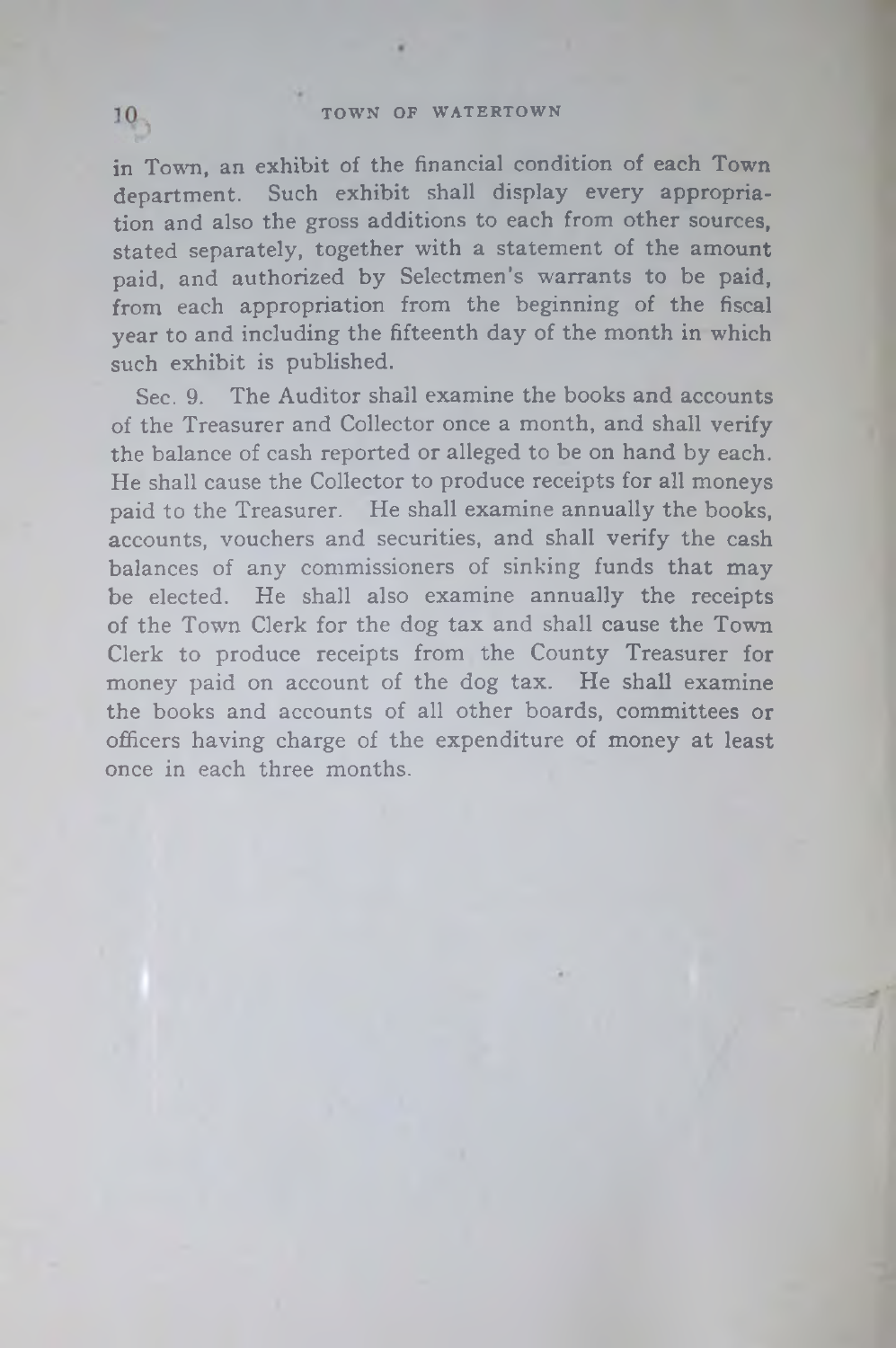# BY-LAWS

OF THE

# TOWN OF WATERTOWN

# Adopted by the Town of Watertown March 14, 1910



# PUBLISHED BY THE TOWN

1911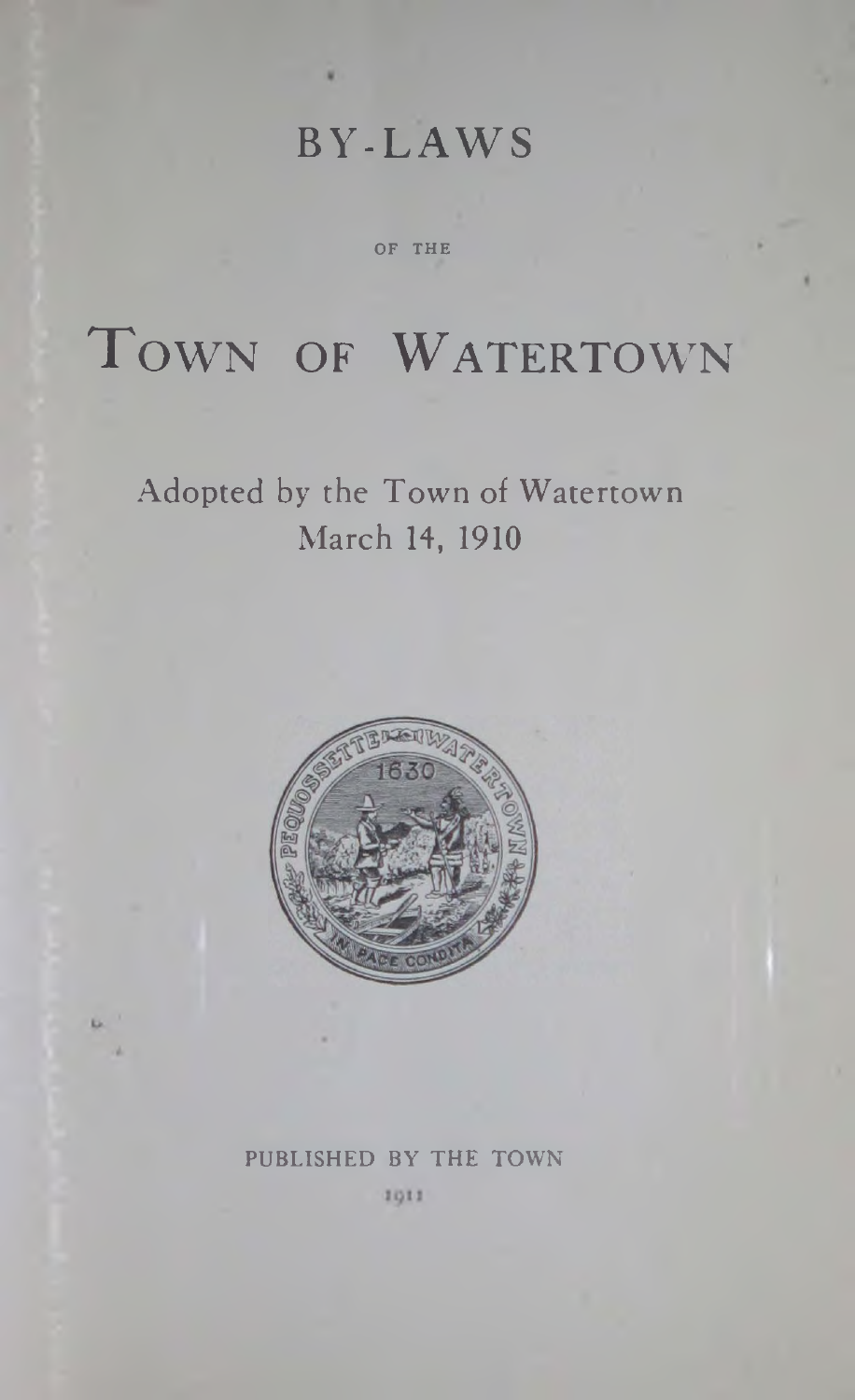# Chapter I. Town Meetings.

Section 1. Notice of every Town Meeting shall be given by posting printed copies of the warrant for such meeting in ten or more conspicuous public places in Town and, in addition thereto, by leaving at every inhabited house in Town a printed copy of said warrant seven days before the time named in the warrant for holding said meeting.

Sec. 2. Notice of every adjourned Town Meeting shall be posted by the Town Clerk in ten or more conspicuous public places in Town; and in addition thereto, he shall, if practicable, publish the same in any newspaper published in Town, at least twenty-four hours before the time of said adjourned meeting. Said notices shall also state briefly the business to be acted on at such meeting and shall include notice of any proposed reconsideration.

Sec. 3. The annual Town Meeting for the election of Town Officers shall be held on the first Monday of March in each year.

# Chapter II. Duties of Town Officers.

Section 1. All the officers of the Town shall turn over to their successors in office at the expiration of their term of office, all books, papers, documents, or other properties in their custody belonging to the Town, and all departments shall turn over to the Town Clerk all books, papers, and documents belonging to the Town and not necessary for the immediate use of the respective departments, and these shall be deposited in the Town vaults.

Sec. 2. All committees to whom any matter which requires a public hearing is referred by the Town, shall give a public notice thereof, stating the time and place of such hearing.

Sec. 3. The reports of all boards, committees, or officers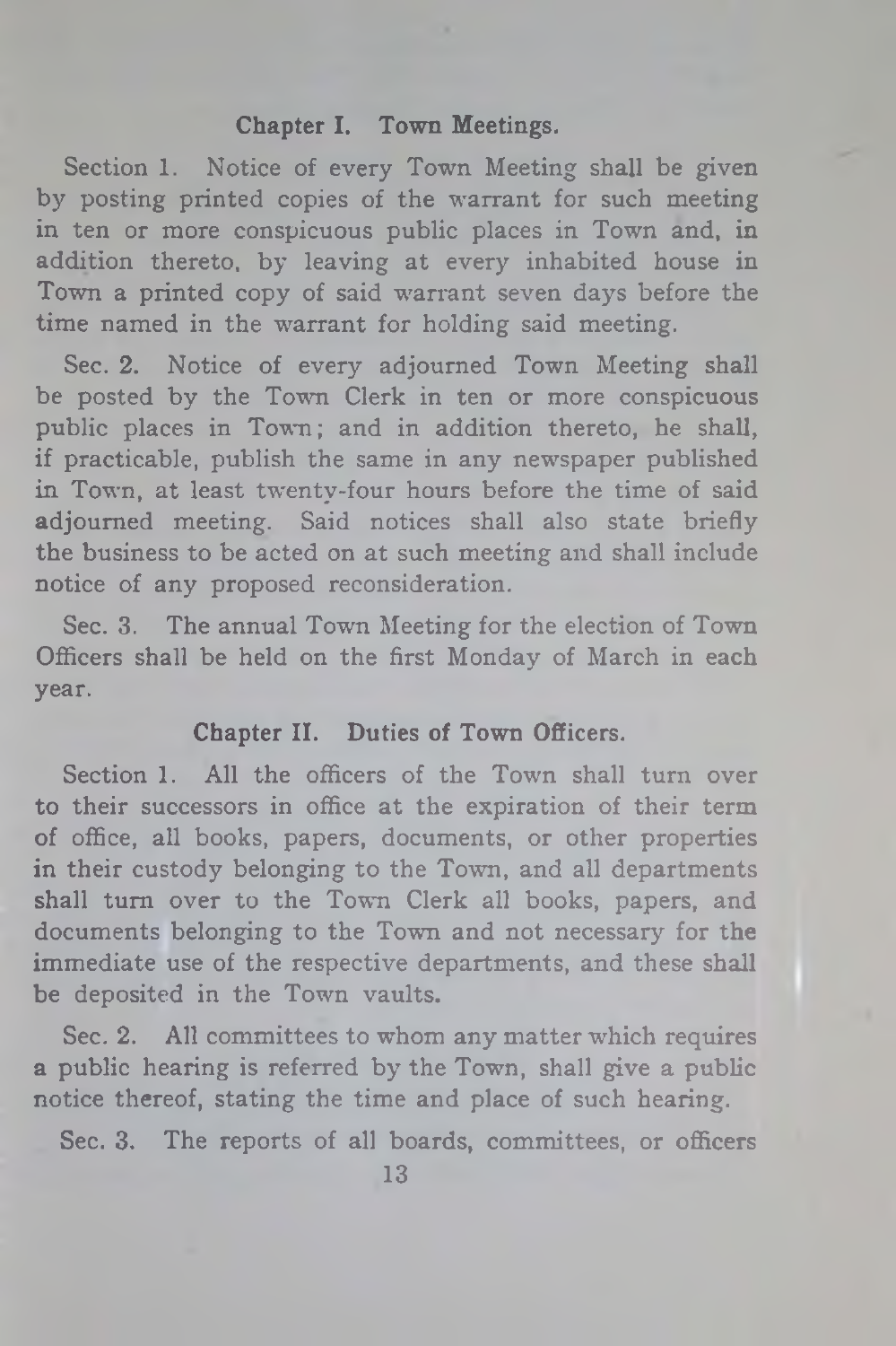which are to be printed in the printed annual report of the Town, shall be delivered to the Town Clerk not later than the fifteenth day of January in each year.

# **Chapter III. Finances.**

Section 1. The financial year shall commence with the first day of January, and end with the thirty-first day of December, annually.

Sec. 2. No warrant shall be drawn upon the Treasury unless there is sufficient appropriation to pay the same, except for sums by law payable to the Commonwealth or County; for final judgments of courts, rebate of water rates, bonds, notes, and scrip of the Town, and interest thereon; and for money payable to the Commissioners of the Sinking Funds, and for other payments required by law.

Sec. 3. Whenever the account of an appropriation made for any department of the Town, other than for a special purpose for which the work has not been completed, shows at the end of the fiscal year a balance unexpended, such balance shall revert to the Treasury as unappropriated funds. If the amounts appropriated for a specific work exceed the cost of such work and all expenses and liabilities incidental thereto, the balance of such appropriation shall revert to the Treasury as unappropriated funds.

Sec. 4. No board, committee or officer having charge of any work the payment for which is in any part to be contributed by private citizens, shall perform said work until a sun has been deposited with the Town Treasurer, upon an estimate made by such board, committee, or officer, sufficient to cover the payment of the portion of said work chargeable to such private citizens.

#### **Chapter IV. Selectmen.**

Section 1. The Selectmen shall exercise a general supervision over all matters affecting the interests or welfare of the Town. Sec. 2. The Selectmen may appear either personally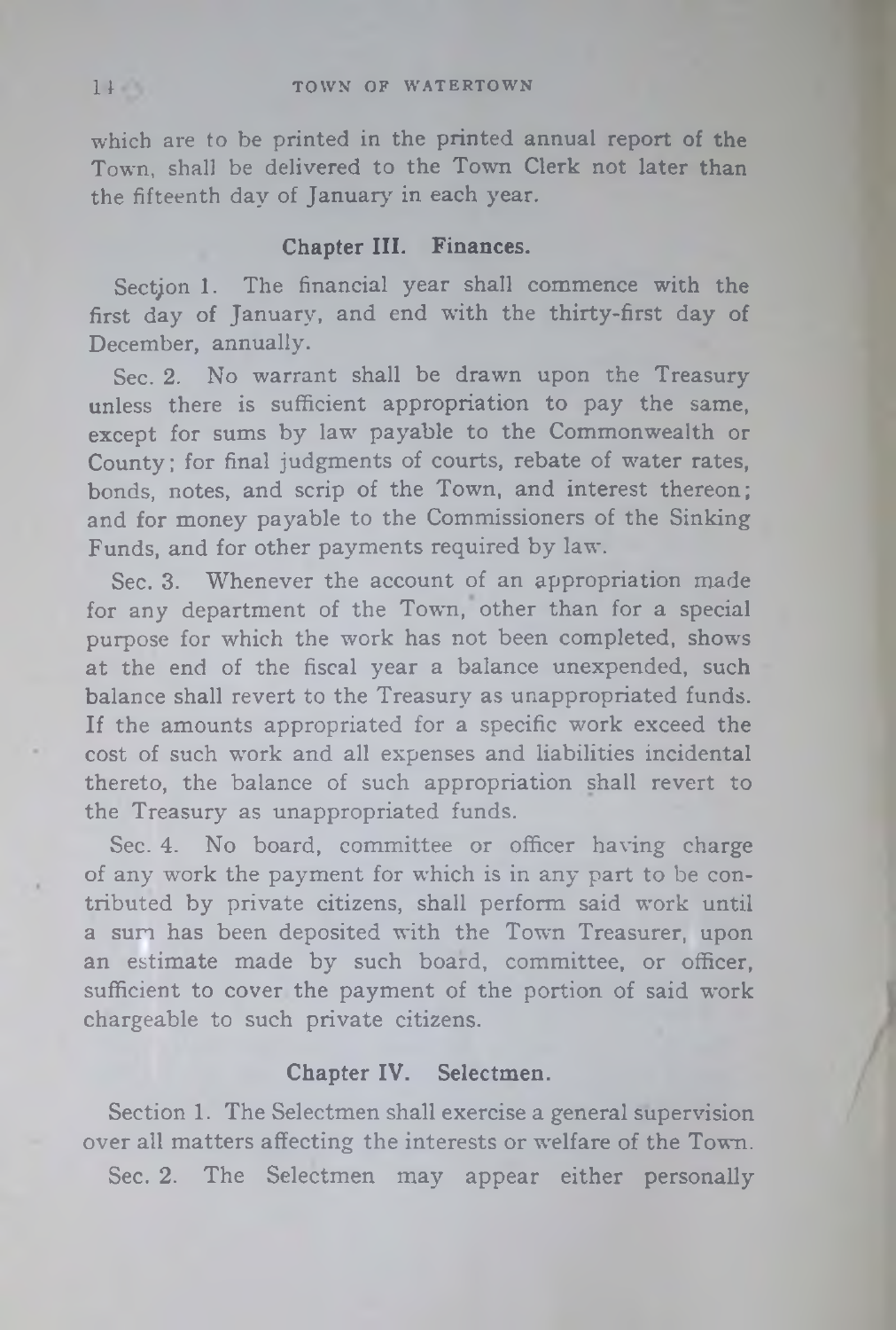**or** by counsel before any committee of the Legislature, **or** board, or commission, to protect the interests of the Town, but are not authorized by this By-Law to commit the Town to any course of action.

Sec. 3. The Selectmen shall, in their annual report, state in detail what action they have taken in the year preceding, whether as Selectmen or as Overseers of the Poor. They shall state specifically what Town ways, county ways and sewers have been laid out, what damages have been assessed and paid, what claims are outstanding, and what claims are in suit against the Town. They shall also state what ways or sewers that have been ordered laid out, or accepted, remain to be constructed. They shall give full reports in regard to all suits against the Town, with all the circumstances relating thereto. They shall also make a detailed statement of the repairs made upon public buildings.

Sec. 4. The Selectmen shall cause the appearance and answer of the Town to be entered and made in all suits brought against the Town at law or in equity. They shall consider all claims made against the Town for damages, or breach of contract, and may, with the advice of counsel, settle the same, provided that in no case shall a settlement be so made by a payment of more than five hundred dollars without authority from the Town.

Sec. 5. The Selectmen after drawing a warrant for a Town Meeting shall immediately transmit a copy of the same to each member of the Finance Committee.

Sec. 6. It shall be the duty of the Selectmen to have the printed annual reports of the Town ready for distribution not later than February 15 of each year.

#### Chapter V. Assessors.

Section 1. The Assessors shall keep a record of all abatements of taxes, the names of the parties taxed, and the reasons for and the amount of the abatement. On the first day of every month they shall notify the Collector and Audi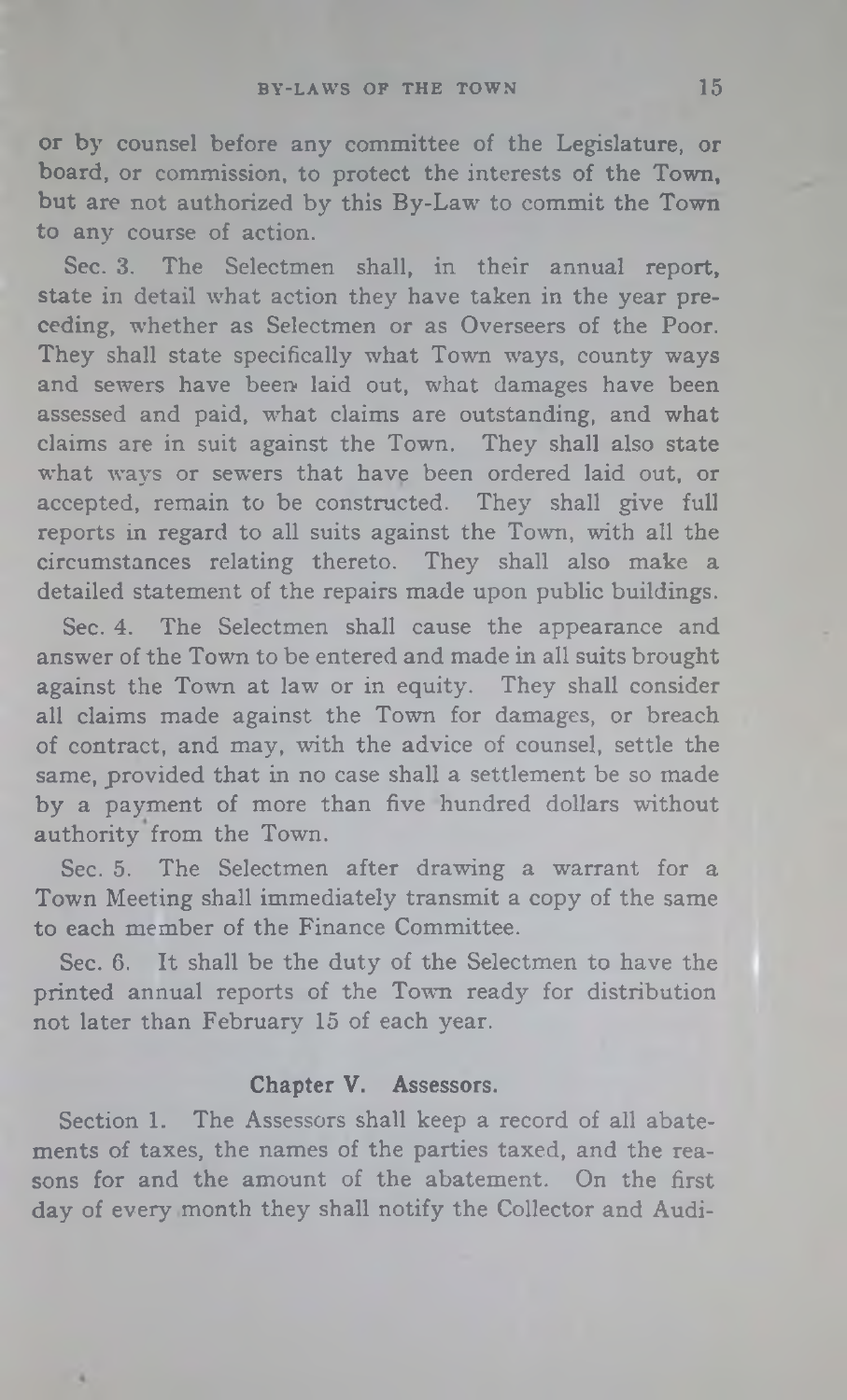tor in writing of the amount of taxes abated in the preceding month, stating separately the amount abated from each tax levy.

Sec. 2. The Assessors shall append to their annual report, in the annual printed report of the Town, an itemized list of the valuation and taxation of the real and personal estates in the Town, and shall state the rate of taxation and the amount of money raised thereon, and shall print a list of the names of all persons, firms and corporations whose tax has been abated, and the amount of each abatement.

#### **Chapter VI. Collector.**

Section 1. The Collector shall append to his annual report, in the annual printed report of the Town, a list of all unpaid tax levies, giving the names of the parties assessed, the amount due from each, and the year in which such assessments were laid.

## **Chapter VII. Town Treasurer.**

Section 1. The Treasurer shall make a record in a book kept for the purpose, of each appropriation, with the list of the warrants drawn against such appropriation, and he shall also make a record in a book kept for the purpose, of all bonds, notes, scrip, or other evidence of indebtedness of the Town.

Sec. 2. The Treasurer shall file and safely keep all approved bills and pay rolls, and all vouchers, canceled bonds, notes, scrip, and other evidences of indebtedness of the Town which have been paid from the treasury.

Sec. 3. It shall be the duty of the Treasurer to make in the annual printed report of the Town, a report which shall specifcally state the objects, if any, for which the debt of the Town may have been increased during the preceding year, and recite the votes under which the money was borrowed. The report shall give a classified statement of the indebtedness of the Town and the objects for which it was incurred. Said report shall also include: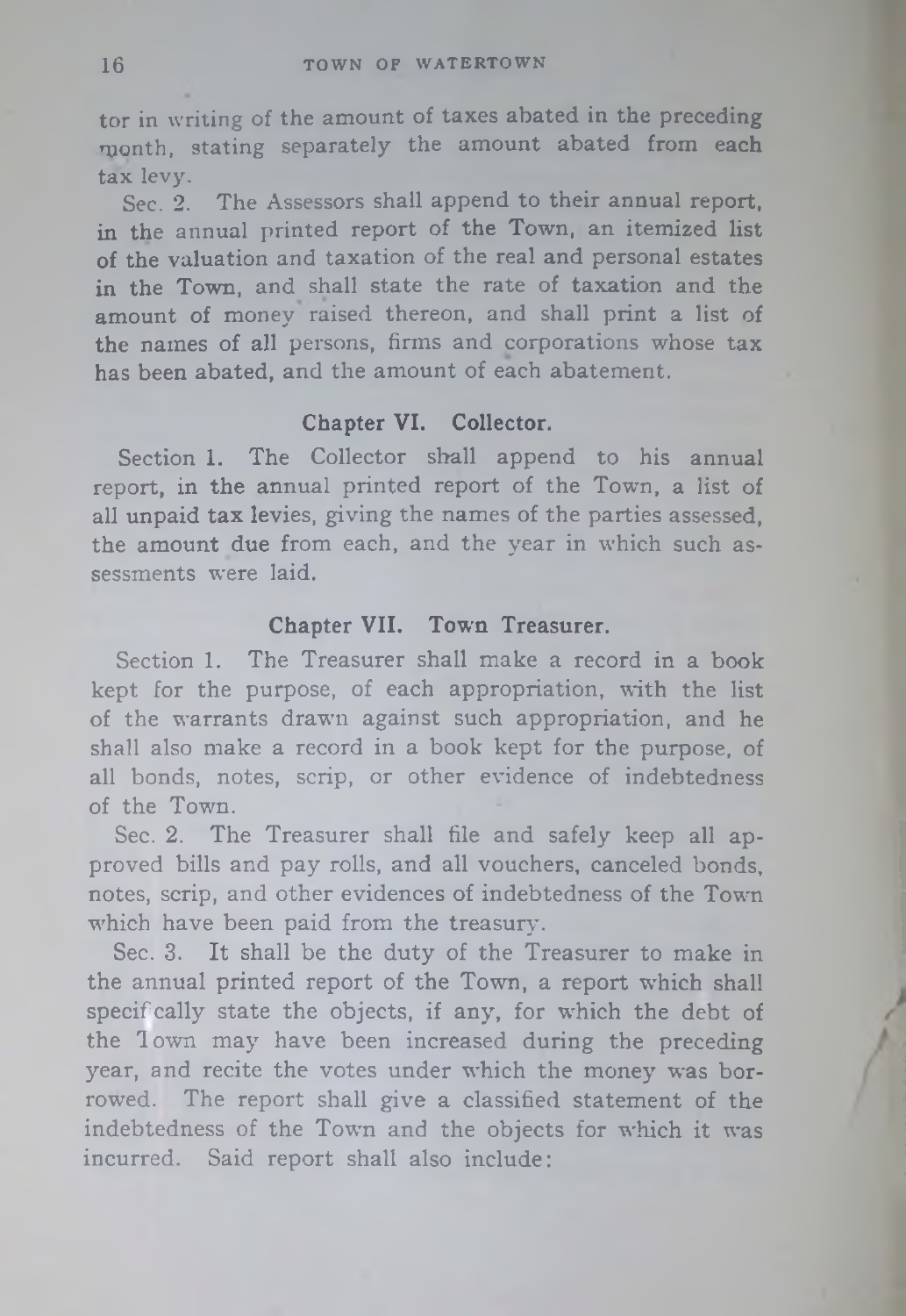1. A list of all notes issued during the year and the purposes for which the money was borrowed, giving the dates, amount, term, rate of interest, time of maturity, the premium, if any, received thereon, and the names of the parties of whom the funds were borrowed.

2. A list of all notes paid during the year, and a list of all outstanding notes, with the dates on which they will mature.

3. A full exhibit of all moneys, properties, and securities which may be placed in his charge by virtue of any statute or by-law or by virtue of any gift, devise, bequest or deposit.

4. A statement of the amount of money received by the Town from other sources than taxation during the preceding year, also the expenditures and debt of the Town for each of the preceding thirty years.

5. A list of all insurance policies held by the Town, which list shall include a statement of the property covered, the names of the companies, the amount and the date of expiration of every policy.

Sec. 4. When authorized to raise a loan on behalf of the Town, he shall always advertise for bids thereon in one or more leading financial journals published in the City of Boston.

# Chapter **VIII.** Town Clerk.

Section 1. All conveyances under seal which may hereafter be executed by the Town, pursuant to a vote of the Town or otherwise, shall be sealed with such seal and subscribed by a majority of the Board of Selectmen for the time being.

Sec. 2. The Town Clerk shall keep a true copy (in a book to be kept for such purpose alone) of all deeds or other instruments executed by the Selectmen in accordance with the provisions of these By-Laws.

Sec. 3. It shall be the duty of the Town Clerk to see that every conveyance to the Town of any interest in land is properly recorded in the Registry of Deeds.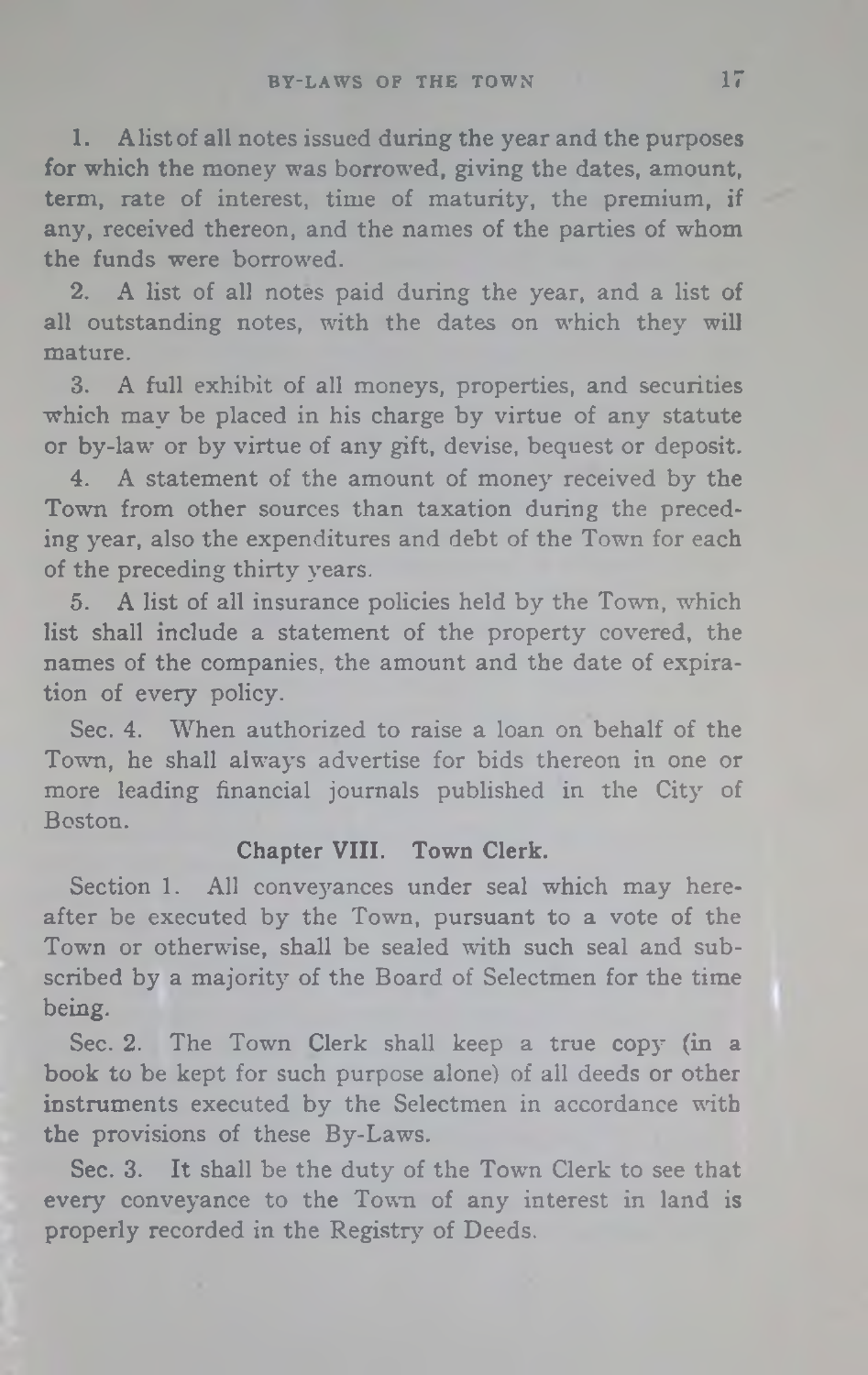Sec. 4. The Town Clerk shall be responsible for the safe keeping of all books, papers and plans, and all records which may be deposited in the vaults, and shall not allow anything to be taken from his custody. He shall furnish all boards, committees and officers with a copy of all votes affecting them.

He shall furnish blanks of the ordinary letter size, with appropriate headings, upon which petitions, reports, and other papers in the ordinary course of Town proceedings may be prepared.

He shall fold uniformly all papers and documents within his department, and shall endorse them in a manner to indicate the contents of each paper, and shall file and arrange them in a manner convenient for reference and examination and shall index all such papers and documents and all the records of the Town.

All petitions for the insertion of articles in the warrant for a Town Meeting, and all papers and reports, whether printed or written, relating to such a meeting, shall be kept in separate files, with the words, "Regular Town Meeting," or " Special Town Meeting," as the case may be, with the current year plainly marked thereon.

Sec. 5. Whenever any report of any board or committee is presented to the Town, and its recommendations are adopted, the Clerk shall cause to be entered upon the regular record of the meeting such portions of the report only, if any, as nay be necessary for the understanding of the action taken by the Town, and he shall cause the report to be entered in full, in a book provided for that purpose, which shall be called the Book of Reports. But if the report is in print it need not be so entered. The Book of Reports shall be duly indexed. The reports shall be numbered for each municipal year in the order of their presentation, and a marginal reference shall be made to the date of the meeting at which the report was presented. And the regular record of the meeting shall also make reference to the number of the report as entered in the Book of Reports.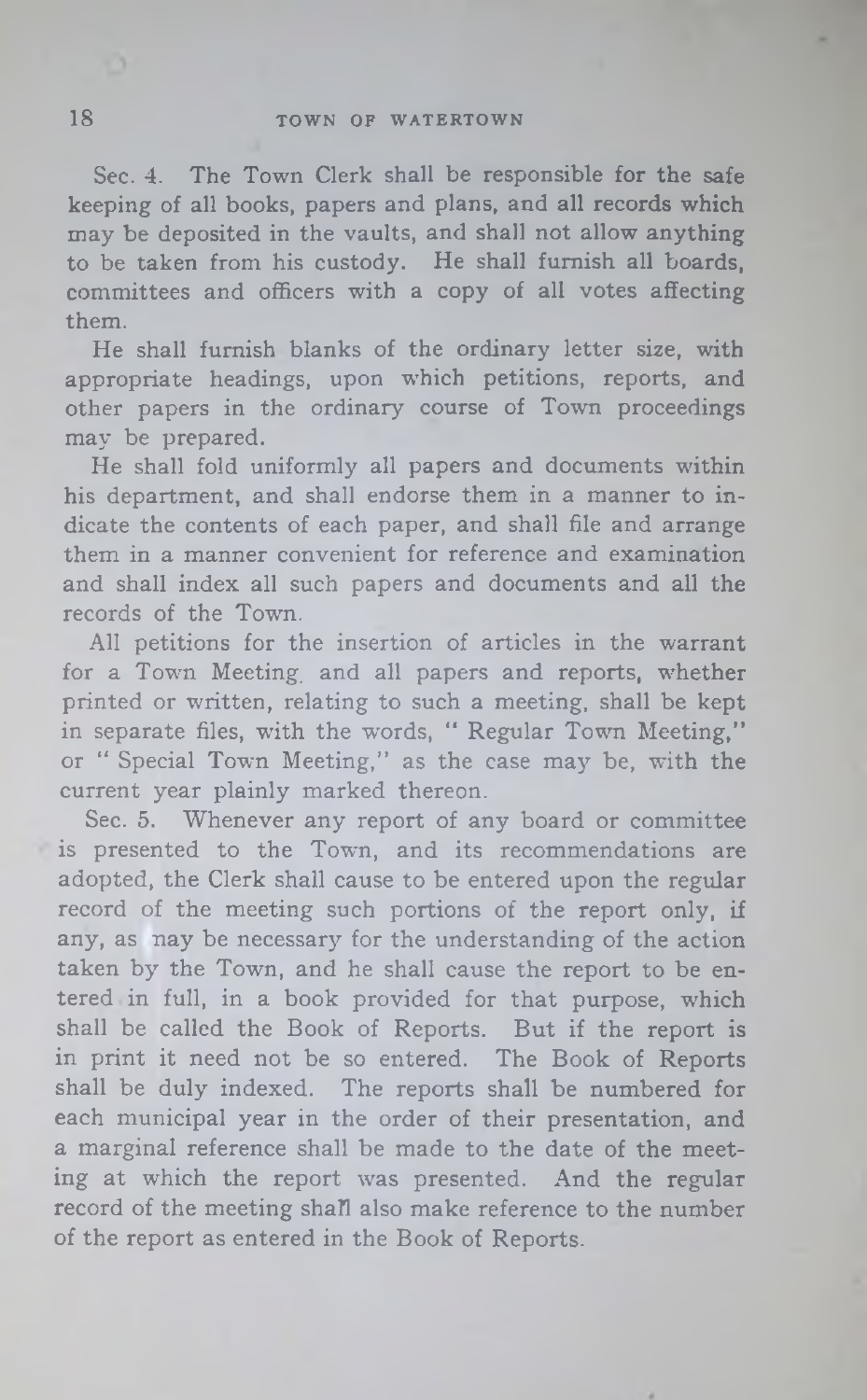Sec. 6. The Town Clerk shall within a fortnight after **any** Town Meeting publish in any newspaper, published in the Town, a copy of his record of the proceedings of that meeting.

Sec. 7. The Town Clerk shall publish in the annual printed report of the Town a copy of his record of all Town Meetings that have been held during the preceding year.

#### **Chapter IX. Town Auditor.**

Section 1. The Auditor shall in his annual report give a detailed statement of all the receipts and expenditures of the Town for the past financial year, giving the amount of each specific appropriation, showing to whom paid, the amount, and the object of the expenditures therefrom; the receipts from each source of income; the change, if any, in the Town debt, and shall include a list of all debts incurred and not paid up to and including December 31 of each year, showing to whom due, for what due, and the amounts. Said statement shall be arranged, as far as practicable, to conform to the schedules of the Division of Municipal Statistics of the Bureau of Statistics of Labor of the Commonwealth.

# **Chapter X. Finance Committee.**

Section 1. There shall be a Finance Committee consisting of twenty-one citizens of the Town, other than Town officers elected by ballot, and the term of office for members of said committee hereafter appointed shall be three years. The Moderator of the annual Town Meeting of 1909 shall appoint seven members of said committee for a term of three years in place of the members of said committee whose terms expire in that year. Annually thereafter the Moderator of the annual Town Meeting shall appoint seven members of said committee to serve for the term of three years. Said committee shall choose its own officers and have power to fill vacancies.

Sec. 2. To this committee shall be referred all articles calling for an appropriation of money in any warrant for a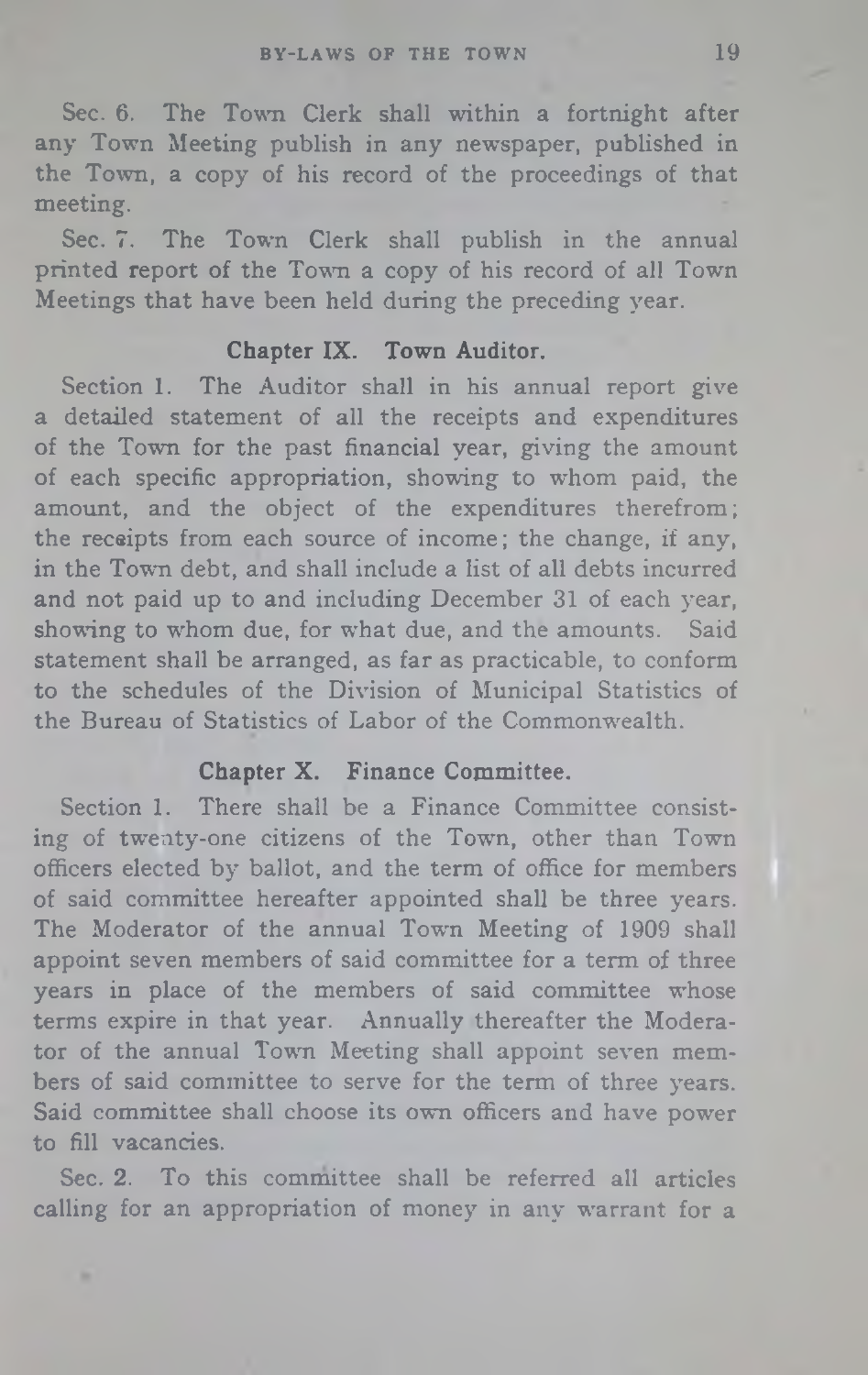Town Meeting hereafter issued, and it shall be the duty of the Selectmen after drawing a Town warrant to transmit immediately a copy of the same to each member of the Finance Committee, and the committee shall, after due consideration of the subject matter in said articles, report thereon in print or otherwise, such recommendations as it shall deem best. The Finance Committee shall have authority at any time to investigate the books, accounts, and management of any department of the Town, and to employ such expert and other assistance as it may deem advisable for that purpose, and the books and accounts of all departments and officers of the Town shall be open to the inspection of the committee and of any person employed by it.

Sec. 3. The various Town Officers, boards, and committees charged with the expenditure of the Town's money are each directed annually to prepare detailed estimates of the amounts necessary to carry on the Town's business entrusted to them for the ensuing year, with explanatory statements as to any changes from the amount appropriated for the same purpose in the preceding year. They shall also prepare estimates of any income which may be received by the Town during the ensuing year in connection with the Town's business or property in their care. Said estimates and explanations shall be filed with the Town Auditor on or before the fifteenth day of January, and he shall forthwith compile the same in tabulated form and add thereto two columns, one giving the amounts appropriated and the other the amoui ts expended in the preceding year, and shall furnish a copy to each member of the Finance Committee, who shall at once consider the estimates and add another column giving the amounts which in their opinion should be appropriated for the ensuing year, and shall add thereto such explanations and suggestions in relation to the proposed appropriations as they may deem expedient. The document shall be completed and returned to the Town Clerk in time to enable him to have it printed and distributed with the warrants for the annual Town Meeting, which he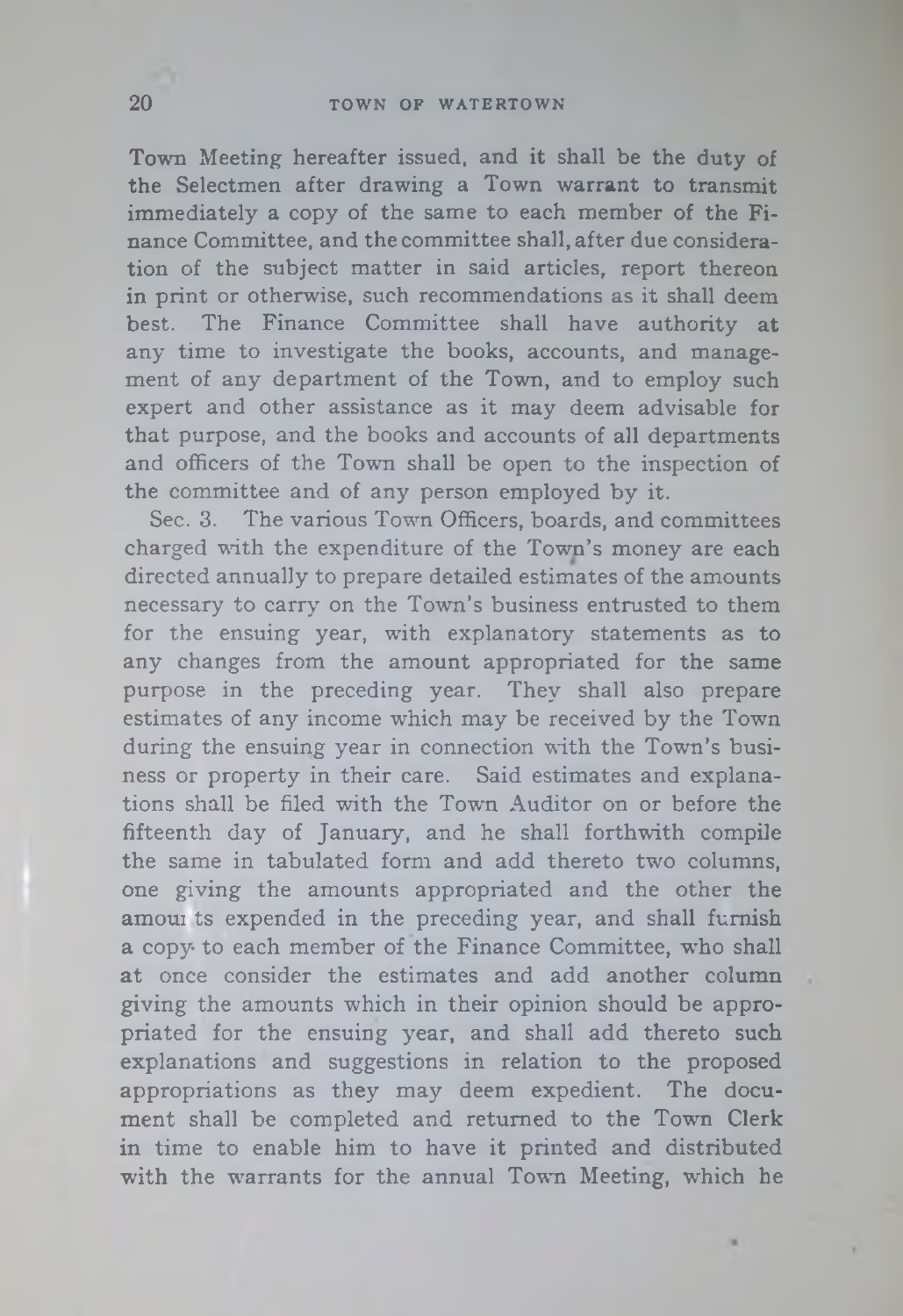**is** hereby directed to do. The Selectmen shall jnclude **in** their estimates the salaries of all officers elected directly **by** the Town, and the salaries of all others shall be included **in** the estimates of the officers, boards, or committees appointing them. The Treasurer shall include in his estimates the amounts required for the payment of interest on the Town debt, and for the payment of such portions of the Town debt as may become due during the succeeding year.

# **Chapter XI. System of Accounts.**

Section 1. The accounts of the Town shall be made to conform to the system installed by the Finance Committee in the Auditor's office under vote of the Town of December 14, 1908.

Sec. 2. All bills chargeable to the various appropriations shall be approved by the head of the department under whose direction the work is done or materials furnished before payment.

Sec. 3. Water used by the various Town departments, excepting water for fire purposes, shall be charged to their respective appropriations.

Sec. 4. All bills shall be made with detachable coupons, and plainly printed thereon " Remit only to the Town Treasurer."

#### **Chapter XII. Superintendent of Streets and Sewers.**

Section 1. The Superintendent of Streets and Sewers shall keep an accurate account of all money expended and all work done upon the public ways and sewers of the Town, and a daily record of the number of men and teams employed, and the extent and nature of the work done, and the amount expended on each street, way or sewer, and also the time spent in doing such work.

Sec. 2. A pay roll shall be kept of the employees of the street and sewer departments, and of the owners of teams employed thereon, and a detailed account with all par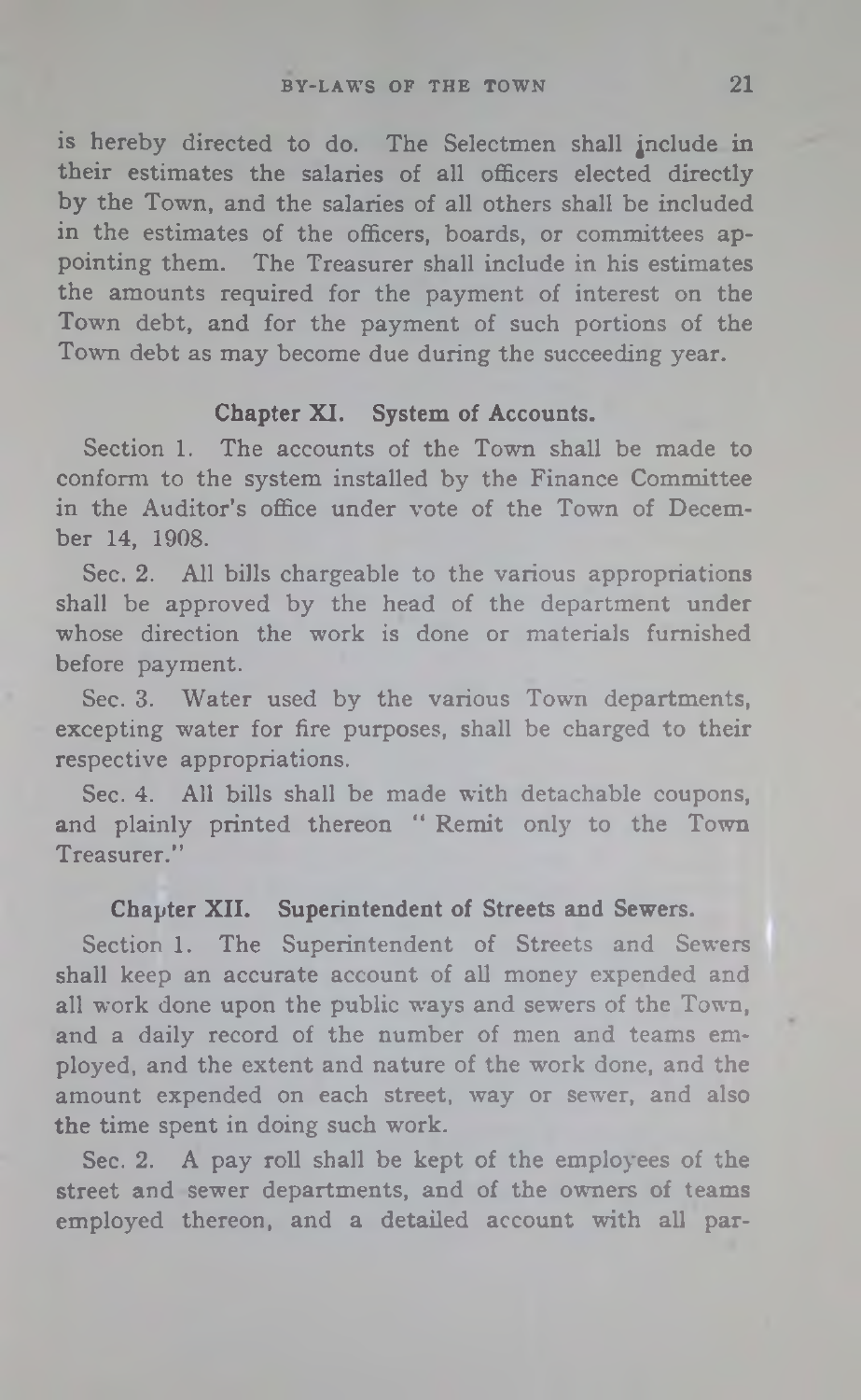ties furnishing materials therefor; the time for which payment is to be made; the rate of wages; the amount and cost of materials furnished, and the amount due in each case. Payment shall be made in each case by the Town Treasurer to the party to whom it shall be due, or his agent, or attorney, authorized in writing to receive the same.

Sec. 3. The Superintendent of Streets and Sewers shall furnish an annual report in detail of the work performed in the street and sewer departments, to be printed in the annual Town report.

#### **Chapter XIII. Public Ways.**

Section 1. No person having charge of any beast shall suffer or permit any such beast to run, gallop, trot, pace, or go at a rate exceeding ten miles to the hour, through any way, avenue or street in this Town.

Sec. 2. No person shall permit any horse, cattle, swine or sheep under his care, to go upon any sidewalk in the Town, so as to interfere with the convenient use of the same by all passengers.

Sec. 3. No person shall suffer horses, or grazing beasts, or swine, to run at large in this Town, or to feed by the roadside, either with or without a keeper.

Sec. 4. No drove of cattle or swine shall be driven over or through any street or public thoroughfare in this Town, unless attended by two or more drivers, one of whom shall be not less than eighteen years of age.

Sec. 5 No person shall permit any team under his care or control, to stand across any public highway or street, in such a manner as to obstruct the travel over the same, for an unnecessary length of time; no person shall stop with any team in any public street so near to another team as to obstruct public travel; and no person shall stop with any team or carriage upon or across any crossing in any street or highway in the Towm.

Sec. 6. No person shall by any noise, gesture or other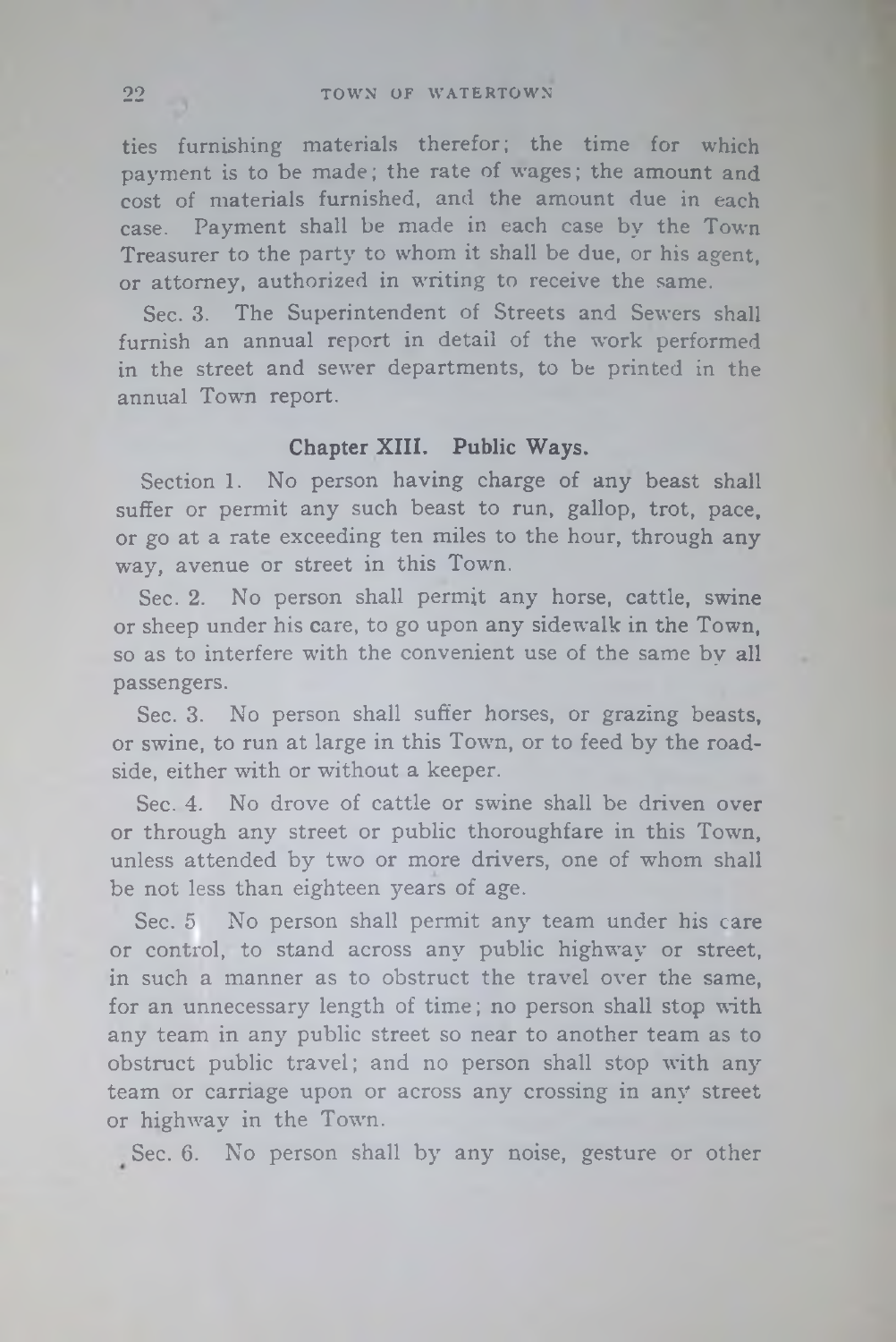means, wantonly and designedly frighten any horse in any street or other public place in the Town.

Sec. 7. No person shall coast upon a sled upon any of the sidewalks in the Town.

Sec. 8. No person shall coast upon any of the public ways of the town except upon such streets as the Selectmen may designate each year by public notice.

Sec. 9. No person shall be or remain upon any sidewalk or upon any doorstep, portico or other projection of any house or other building not his own, to the annoyance or disturbance of any person.

Sec. 10. No person shall use any indecent, profane or insulting language in any public place in the Town, or near any dwelling house or other buildings therein.

Sec. 11. No person shall throw stones, snowballs, sticks or other missiles, or kick at football, or play at any game in which a ball is used, or fly any kites or balloons, or shoot with or use a bow and arrow, in any of the public ways of the Town.

Sec. 12. No person shall place or cause to be placed upon any public way, footpath or sidewalk within the Town, any wood, lumber, iron, coal, trunk, bale, box, crate, cask, barrel, stones, package, or other things, or allow any door or gate to swing outward over any street or highway, for more than one hour after being notified by a constable, police officer, or the Selectmen to remove the same.

Sec. 13. Any person who intends to erect, repair or take down any building on land abutting on any way which the town is obliged to keep in repair, and desires to make use of any portion of said way for the purpose of placing thereon buifding materials or rubbish, shall give notice thereof to the Selectmen. And thereupon the Selectmen may grant a permit to occupy such a portion of said way to be used for such purpose as in their judgment the necessity of the case demands and the security of the public allows; such permit in no case to be in force longer than ninety days, and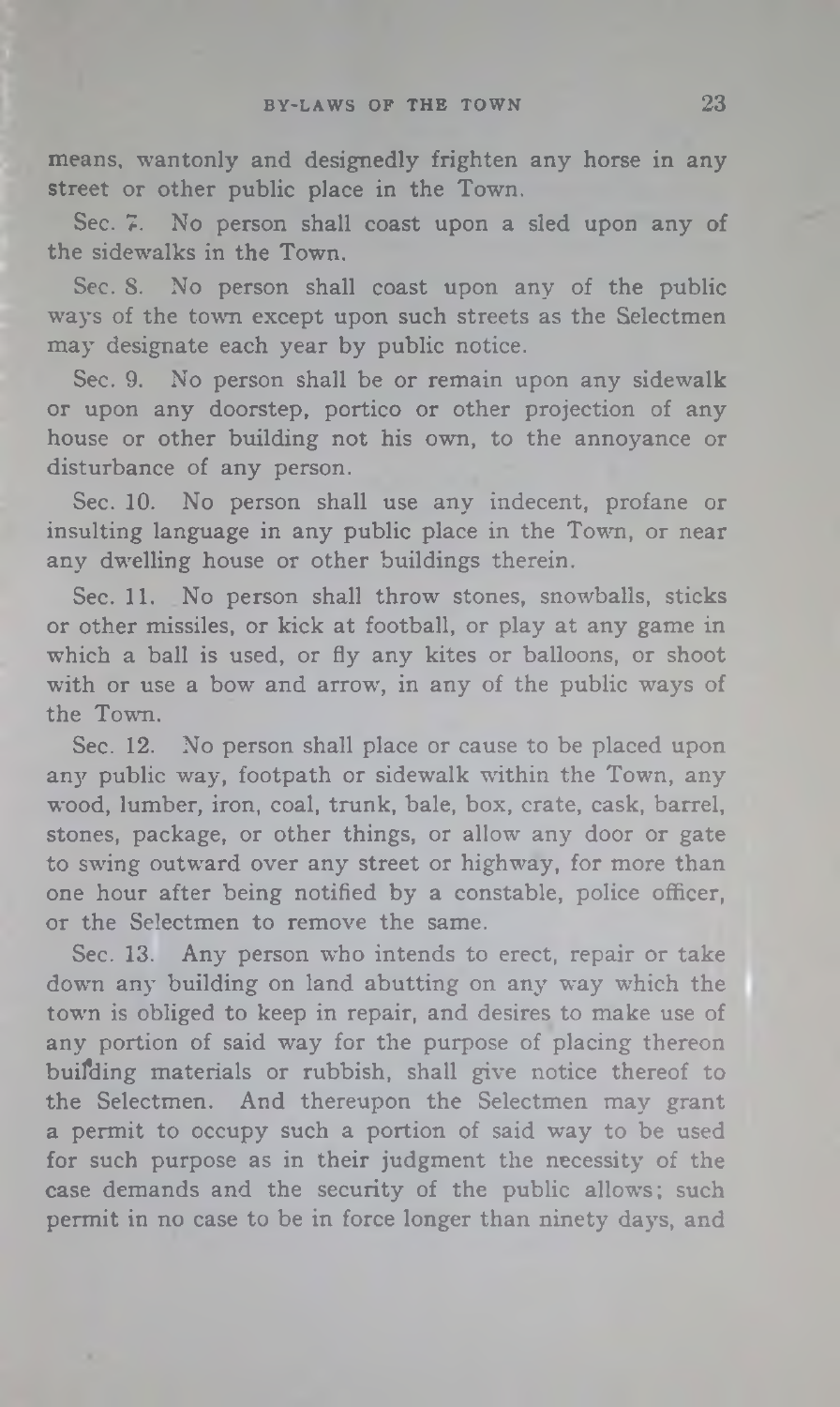to be on such conditions as the Selectmen may require; and especially, in every case, upon condition that during the whole of every night, from twilight in the evening until sunrise in the morning, lighted lanterns shall be so placed as effectually to secure all travelers from liability to come in contact with such building materials or rubbish.

Sec. 14. No person shall use any portion of any way which the Town is obliged to keep in repair, without the permit in writing, of the Selectmen, as above provided, nor, having obtained such permit, shall fail to comply with the conditions thereof.

Sec. 15. Whenever the words " street " or " streets" or " public way " are mentioned in these By-Laws, they shall be understood to mean all alleys, lanes, courts, public squares, and public places, including sidewalks and gutters, unless the contrary is expressed or the construction will be inconsistent with the manifest intent of these By-Laws.

# **Chapter XIV. Fire Department.**

Section 1. The Board of Fire Engineers shall make an annual report stating the amount of the receipts and expenditures of the Fire Department, together with the doings of the department during the year and their recommendations for the ensuing year. Such report shall be printed in the printed annual report of the Town.

# **Chapter XV. Police.**

Section 1. The Board of Selectmen shall annually in the month of April appoint at a fixed salary some competent person to be Chief of Police, who may be removed for cause. No member of the Board of Selectmen shall be eligible for appointment to such office.

Sec. 2. The Selectmen shall make such rules and regulations for the discipline and government of the Police Department as they deem necessary.

#### **Chapter XVI. Care of Burial Grounds and Lots.**

Section 1. The Town will accept and forever hold in trust any money or securities which may hereafter be deposited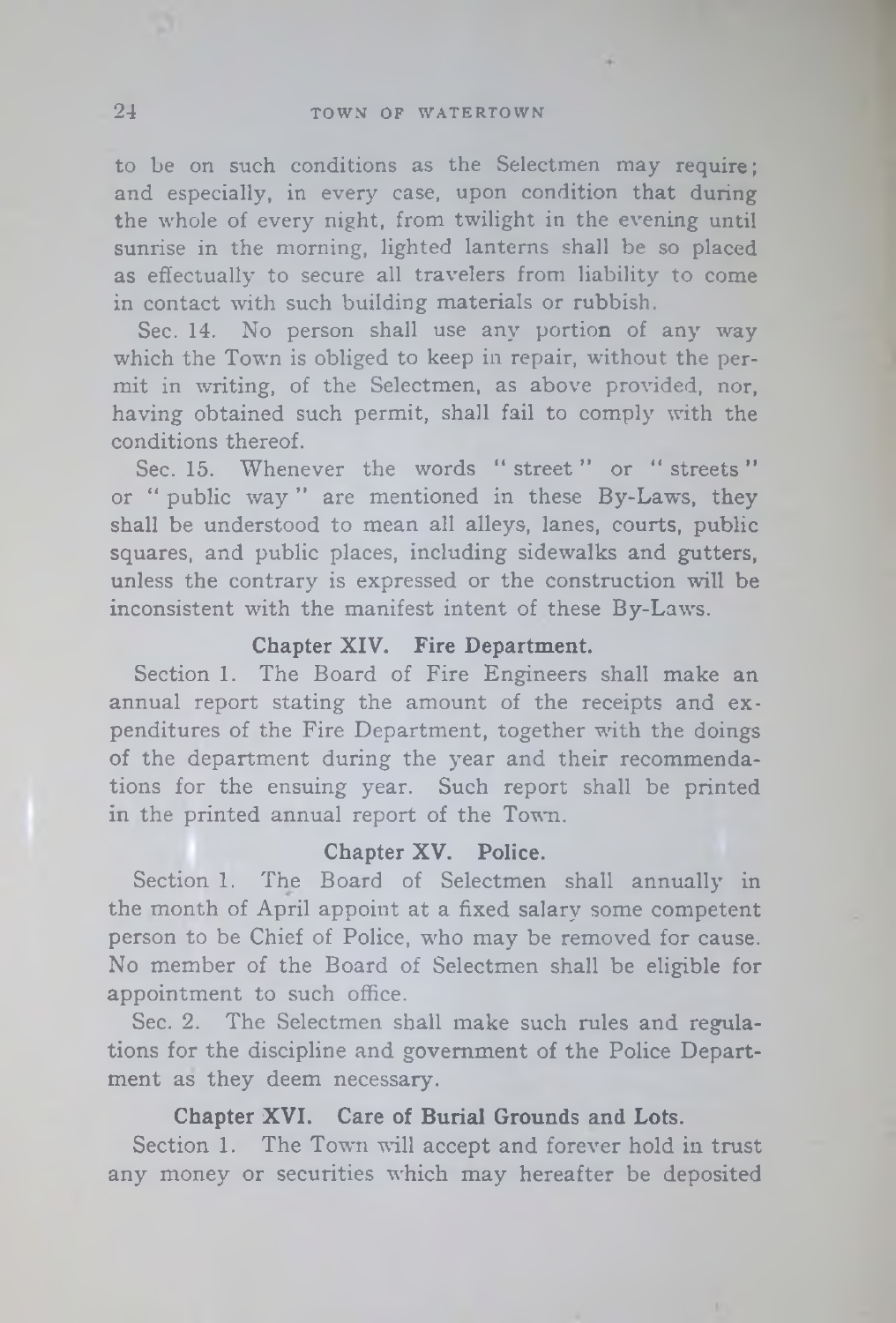with the Town Treasurer for the perpetual preservation, care, improvement or embellishment of any public or private burial place, or any lots or graves therein, agreeable to the provisions of the Statutes of the Commonwealth. The Town Treasurer is authorized to enter into agreement in behalf of the Town with the holders of burial rights in any lot in the public cemeteries of the Town to forever keep such lot, and the structures and grass thereon, in a good and neat condition, so far as the same can be done by an expenditure equal to four per cent per annum of any sum of money, or equal to the income from any securities which such holder may have deposited with the Town Treasurer for said purpose

#### **Chapter XVII. Health Department.**

Section 1. The Health Department shall be under the charge and control of the Board of Health, who shall have and exercise all the powers of boards of health in all matters relating to the public health and safety of the Town, including the inspection of plumbing.

Sec. 2. The Board of Health may make such rules and regulations, including regulations regarding plumbing, as it judges necessary for the health and safety of the Town.

Sec. 3. The Board of Health shall annually present to the Town in the printed annual report of the Town, a full and comprehensive statement of all its acts during the preceding year, also a review of the sanitary conditions of the Town, and an estimate of the appropriation needed by the department for the coming year.

#### **Chapter XVIII. Water Department.**

Section 1. The Water Department shall be under the charge and control of the Board of Water Commissioners, who shall have and exercise all the powers of its Water Commissioners in all matters relating to the public water supply of the Town.

Sec. 2. The Water Commissioners shall make such rules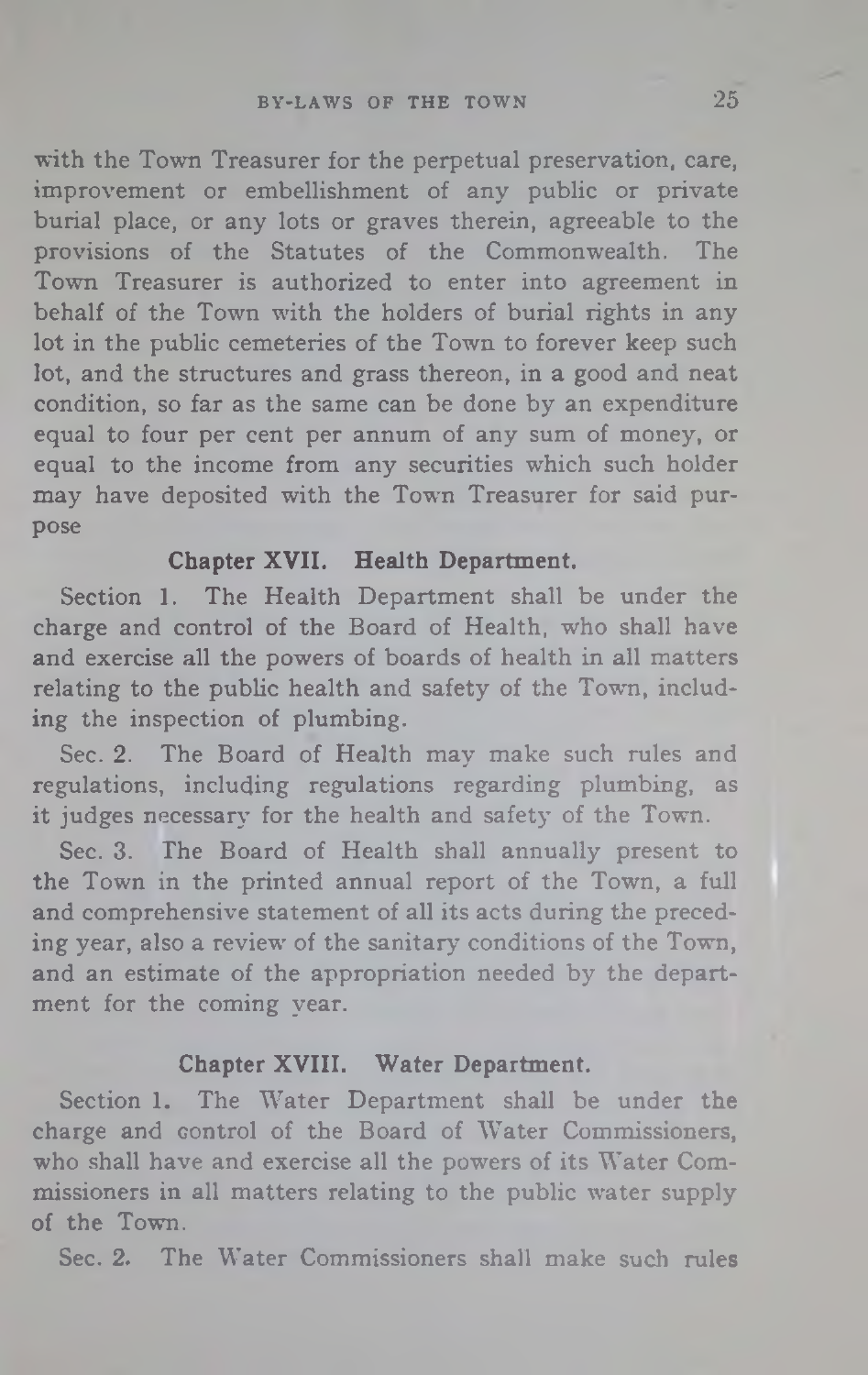#### 26 TOWN OF WATERTOWN

and regulations or orders for the introduction, use and government of the public water supply as they deem proper or expedient for the interests of the Town. The water shall not be introduced or supplied to any building or premises except upon the written application to, and in the form prescribed by the Water Board, by the owner thereof, or by a duly authorized agent. Such rules, regulations and orders as the Board shall make shall be considered as a part of the contract with every person who takes the water; and every such person by taking the water shall be considered to have expressed his assent to be bound thereby. The principal water rates, rules, regulations and orders for the introduction, use, and government of the water supply shall be published by being printed upon the water bills of the department.

Sec. 3. Domestic water rates by fixtures shall be due and payable semi-annually in advance, on the fifteenth day of May and November in each year. There shall be a fixed minimum rate charged for meter service. Meter, manufacturers', and other large consumers' rates shall be due and payable at the end of each quarter on the first days of March, June, September, and December of each year. All water passing through the meter shall be charged for, whether used or wasted. If the meter gets out of order or fails to register, the average consumption as shown by the meter when it was in order shall be charged. The service pipe from the sidewalk stopcock shall be laid by the department to the inside of the cellar wall, or other place desired, and the expense thereof shall be paid before the water supply is turned on. The estate shall in all cases be chargeable with the expense of the service pipe inside of the sidewalk stopcock, and also with the water rates and with the payments and penalties for violation of any rules, regulations or orders relating to the water supply.

Sec. 4. The construction and location of private hydrants, yard pipe and other fixtures designed for fire purposes shall be subject to the approval of the Water Department, and

o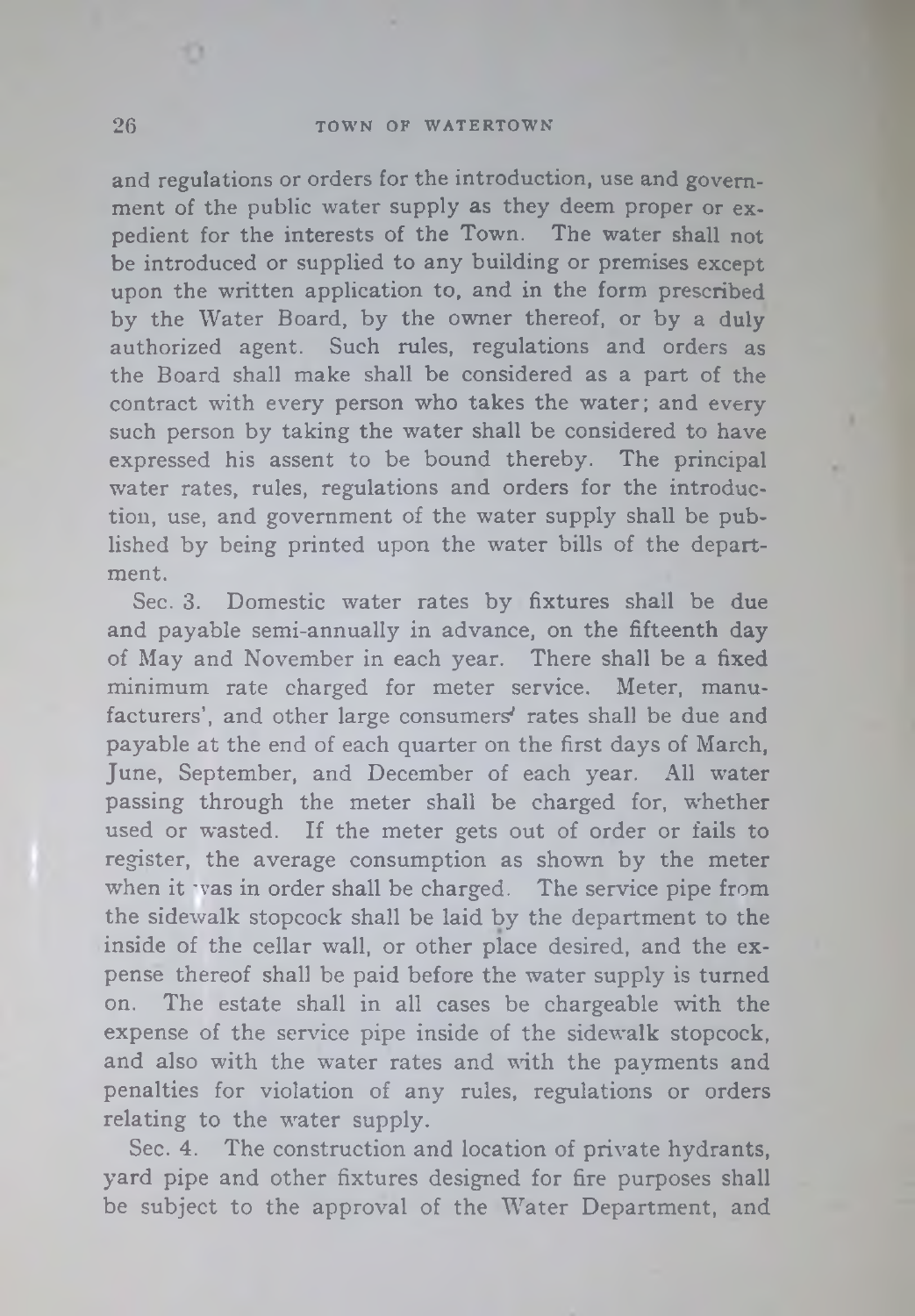# BY-LAWS OF THE TOWN 27

no charge shall be made for water used from hydrants, automatic sprinkler or standpipes in or upon the premises of a manufacturing establishment for fire purposes exclusively, and no fire pipes shall be used for any other purpose.

Sec. 5. In case of violation by any water taker of any published rule, regulation or order of the Water Board, or of non-payment of water rates within fifteen days of their becoming due and payable, the water supply may be cut off from the building or premises, and shall not be let on again until so ordered by the Board, after all causes of complaint shall have been removed, and all dues or fines paid, with an additional payment of one dollar each for the cutting off and for the letting on of the water.

Sec. 6. The Board of Water Commissioners shall annually present to the Town, in the printed annual report of the Town, a full and comprehensive statement of all of its acts both as Water Commissioners and as Trustees of the Water Supply Sinking Fund, also a review of the condition of the water supply and of the sinking fund, and an estimate of the appropriation needed by the department for the ensuing year.

#### **Chapter XIX. Park Department.**

Section 1. The Park Commissioners shall annually present to the Town, in the printed annual report of the Town, a full and comprehensive statement of all its acts during the preceding year, also a review of the condition of the open spaces of the Town, and an estimate of the appropriation needed by the department for the coming year.

## **Chapter XX. Curfew Law.**

Section 1. No child under sixteen years of age shall be in or upon any of the streets, ways, sidewalks, alleys, public squares or parks in this Town in the night time after the hour  $of$  nine o'clock unless such is accompanied by a parent, guardian or other person having the care and control of such child, or is in the performance of some errand or duty directed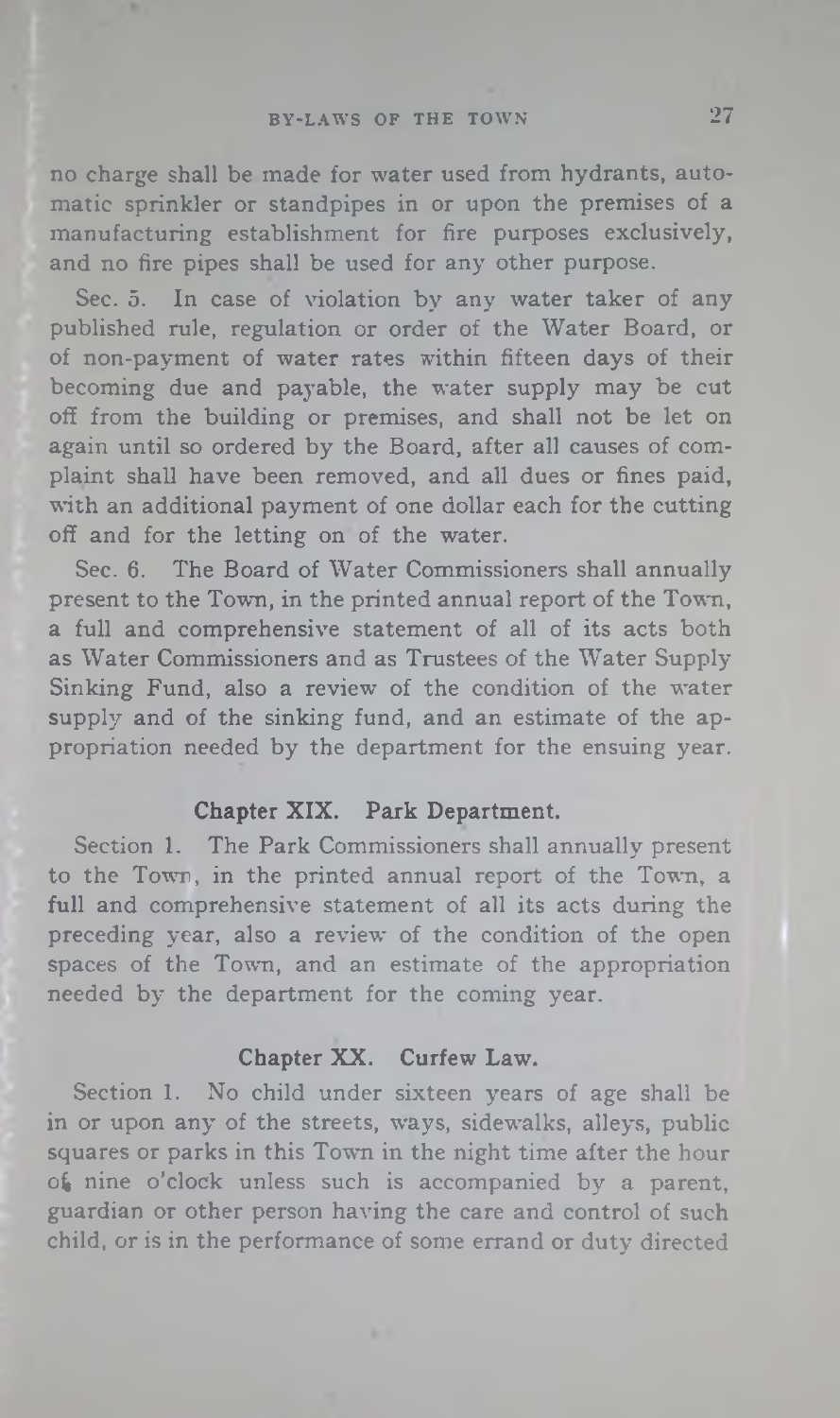by such parent, guardian, or such other person, or unless such child is there necessarily by reason of its employment.

Sec. 2. The chief of police shall keep a record of all violations of Section 1 of this By-Law and shall cause to be notified thereof one of its parents, the guardian, or any person having the care and control of such child.

Sec. 3. The fire alarm telegraph test blow shall be struck at 8.45 in the evening for the purpose of warning such persons as may be affected by the provisions of Section 1.

Sec. 4. Any person violating any of the provisions of Section 1 of this By-Law shall be liable to a fine not exceeding five dollars for each violation.

#### Chapter XXI. Miscellaneous Provisions.

Section 1. No person shall fire or discharge any gun, fowling-piece or firearm in any street in the Town or in any private grounds, except with the consent of the owner thereof; provided, however, that this By-Law shall not apply to the use of such weapons at any military exercise or in the lawful defense of the person, family or property of any citizen.

Sec. 2. No musical instrument or instruments shall be played on any of the public streets of the Town between 6 o' dock p.m. and 7 o'clock a.m., without the written permission of the Selectmen.

Sec. 3. The Selectmen may grant licenses to use a certain portion of any public way in the Town as a carriagestand for the solicitation of passengers for hire, and no person shall use any portion of any public way for such purpose without such license.

Sec. 4. No person shall deal in junk within the Town or go from house to house purchasing or endeavoring to purchase junk, old metals or second-hand articles, without a license from the Selectmen.

No person while hawking, peddling or offering for sale any goods, wares or merchandise upon any of the public ways of the Town shall make or cause to be made any out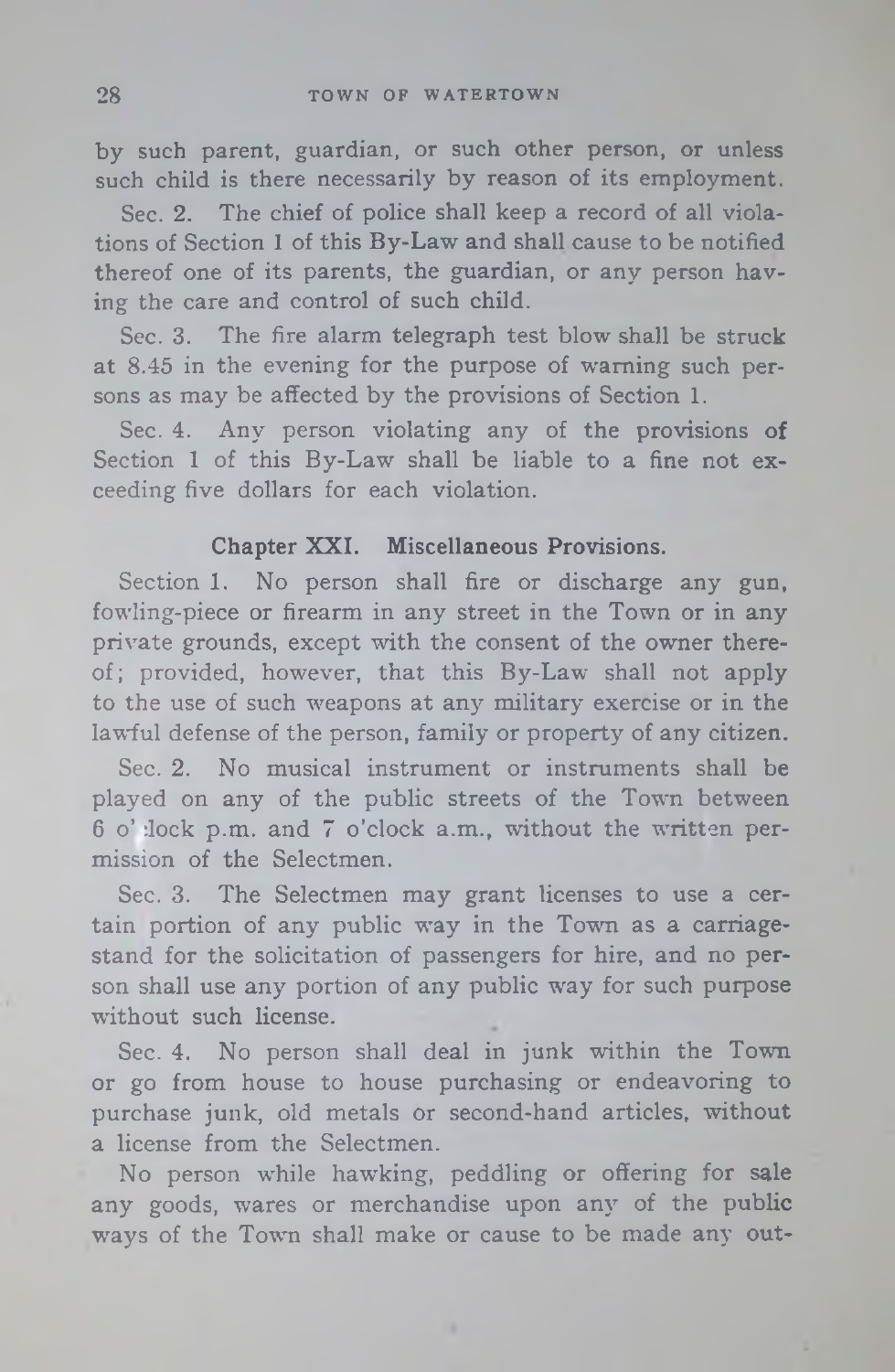cry or noise, or ring or cause to be rung any bell for the purpose of advertising such goods, wares and merchandise, so as to disturb the public peace.

Sec. 5. The Selectmen may order numbers to be affixed to or painted on the buildings of any street, in their discretion. The owner of every house shall comply with such order within ten days thereafter.

And the Selectmen shall within ten days from the date of any request, designate to owners the number to be affixed to houses owned by the person or persons making such request.

# **Chapter XXII. Penalties.**

Section 1. Any person or persons, firm or corporation, violating any of the provisions of these By-Laws, except so far as they relate to the duties of Town officers, shall be punished by a fine not exceeding Twenty Dollars for each offense, unless some different penalty is imposed by law.

# **Chapter XXIII. Repeal of Previous By-Laws.**

Section 1. All By-Laws heretofore adopted by the Town of Watertown, except the By-Laws for the Regulation and Inspection of Buildings, are hereby rescinded.

Boston, April 21, 1910.

I approve the above By-Laws.

(Signed) DANA MALONE, *Attorney General.*

#### Attest:

W. P. McGUIRE,

*Town Clerk.*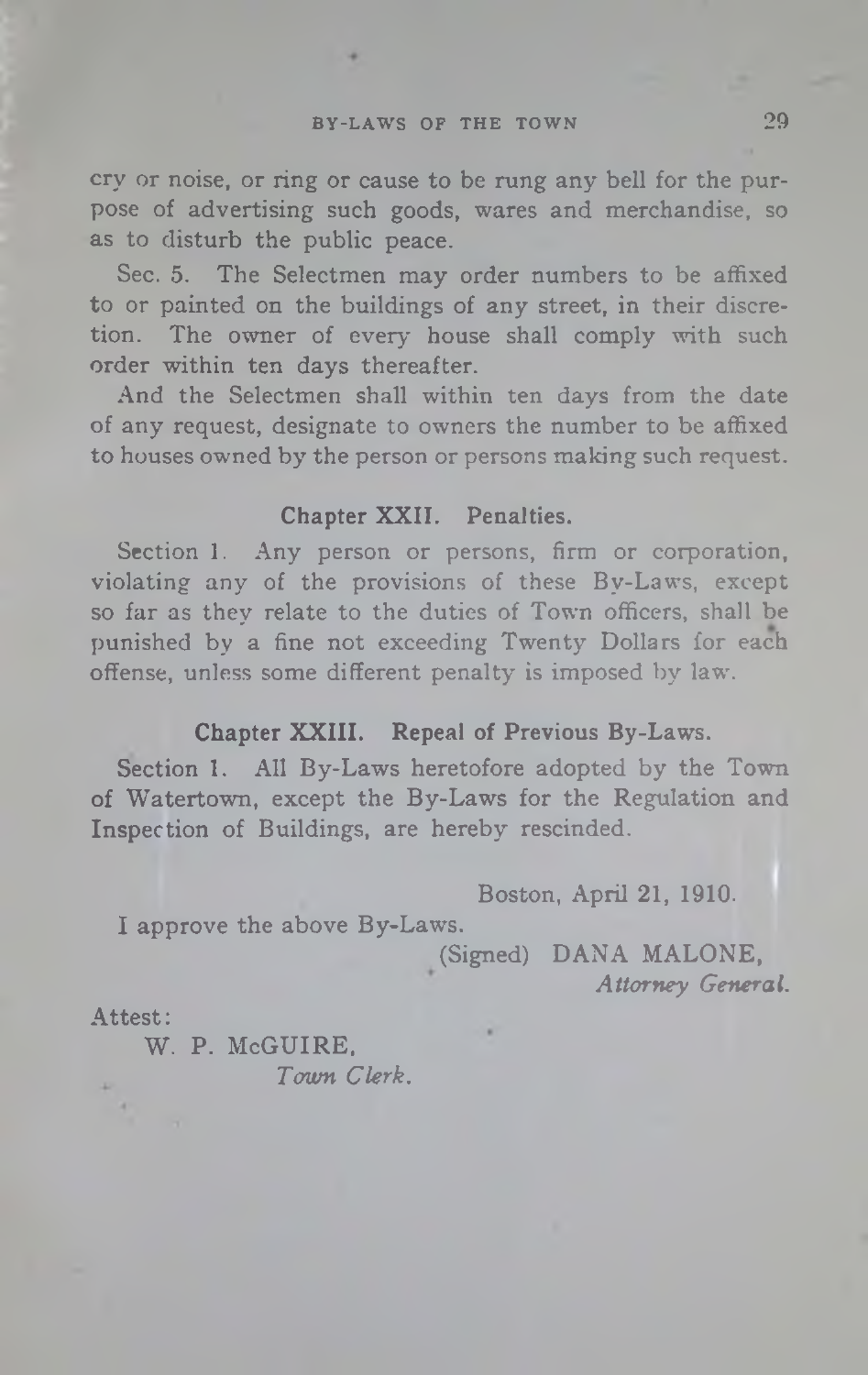# Additional By-Laws and Regulations

# Adopted by the Town

Section 9 of Chapter 13 of the Town By-Laws as amended at Town Meeting held June 26, 1911.

Section 9. No person shall loiter for more than five minutes upon a sidewalk in any street after being directed by a police officer to move on, nor shall any person wilfully or negligently obstruct the free passage of foot-travelers on such sidewalk, nor shall any person congregate with others and loaf upon any such sidewalk or in any street or other public way of the Town.

> WILLIAM P. McGUIRE, *Town Clerk.*

Boston, September 13, 1911.

I approve the foregoing By-Law.

JAMES M. SWIFT, *Attorney-General.*

At adjourned Town Meeting, held March 14, 1912, the following regulation was voted to be adopted :

Whenever application is made to the Selectmen, acting as the Board of Survey, by the owner or owners of a parcel of land for the approval of a plan showing the layout of streets in said land, such owner or owners shall furnish a bond conditioned for the prompt construction of said street or streets in accordance with the grades and layout approved by the Board of Survey, the bond to be in such form and for such amount as may be determined by the Selectmen, and with such surety or sureties as shall be determined by them, but such bond shall not be required if, at the time of the approval of the layout of said streets, the streets shall have been alreadyconstructed to the satisfaction of the Board of Survey.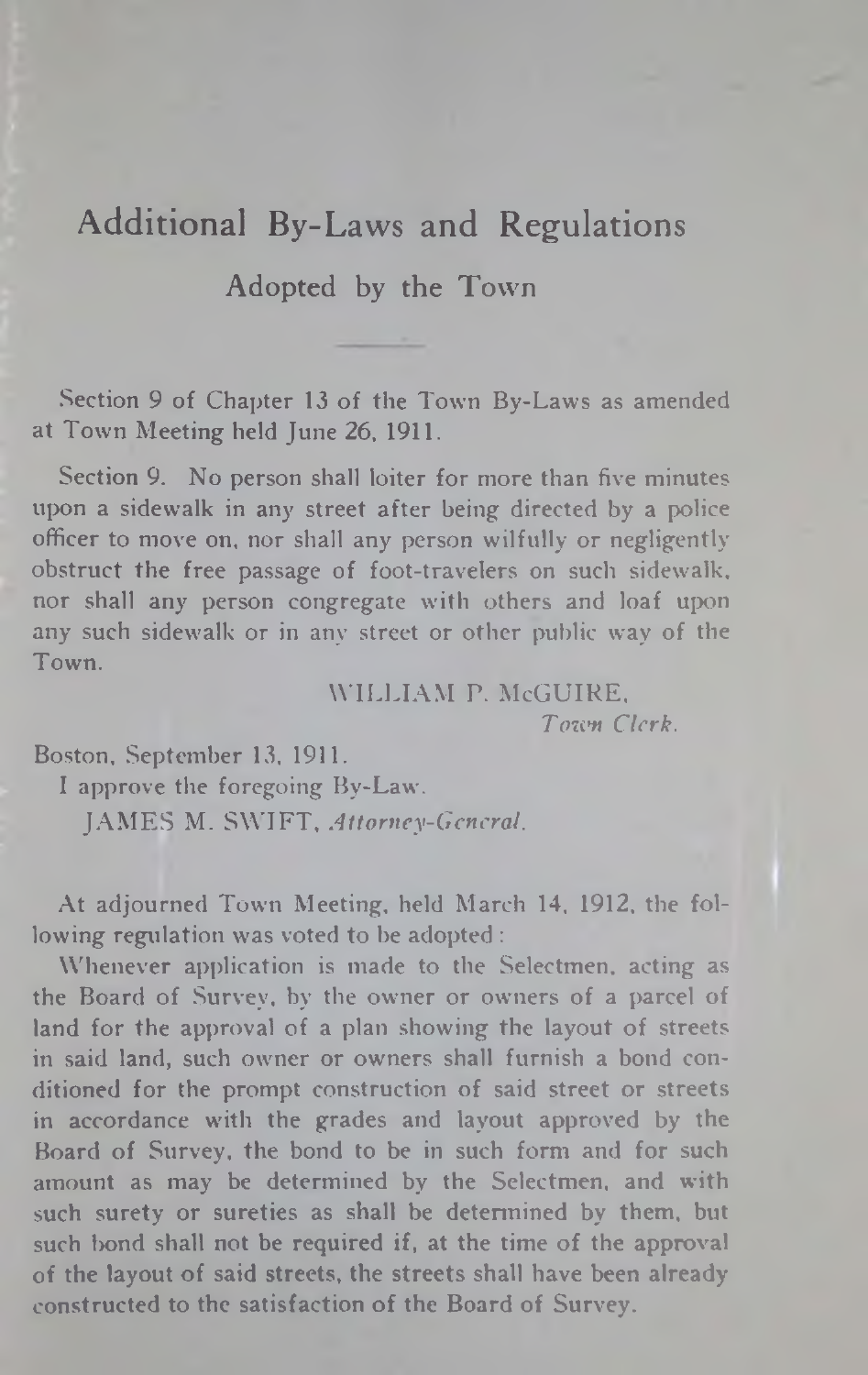At Adjourned Town Meeting held March 10, 1913, it was voted to amend Section 3, Chapter 10 of the By-Laws as follows:

Voted: Section 3, Chapter 10, of the By-Laws is hereby amended by striking out the words beginning in the seventh line:

"They shall also prepare estimates of any income which may be received by the Town during the ensuing year in connection with the Town's business or property in their care," and by striking out the words beginning in the twenty-first line: "the documents shall be completed and returned to the Town Clerk in time to enable him to have it printed and distributed with the warrants for the annual Town Meeting, which he is hereby directed to do," and inserted in place thereof the following beginning at the twenty-first line after the word "expedient" : "the document when completed shall be printed by the Finance Committee and a copy mailed to each registered voter before the annual Town Meeting at which appropriations are made," so that the said section shall read as follows:

Section 3. The various Town Officers, boards and committees charged with the expenditure of the Town's money are each directed annually to prepare detailed estimates of the amounts necessary to carry on the Town's business entrusted to them for the ensuing year with explanatory statements as to any changes from the amount appropriated for the same purpose in the preceding year. Said estimates and explanations shall be filed with the Town Auditor on or before the fifteenth day of January and he shall forthwith compile the same in tabulated form and add thereto two columns, one giving the amounts appropriated and the other the amounts expended in the preceding year, and shall furnish a copy to each member of the Finance Committee, who shall at once consider the estimates and add another column giving the amounts which in their opinion should be appropriated for the ensuing year, and shall add thereto such explanations and suggestions in relation to the proposed appropriations as they may deem expedient. The document when completed shall be printed by the Finance Committee and a copy mailed to each registered voter before the annual Town Meeting at which appropriations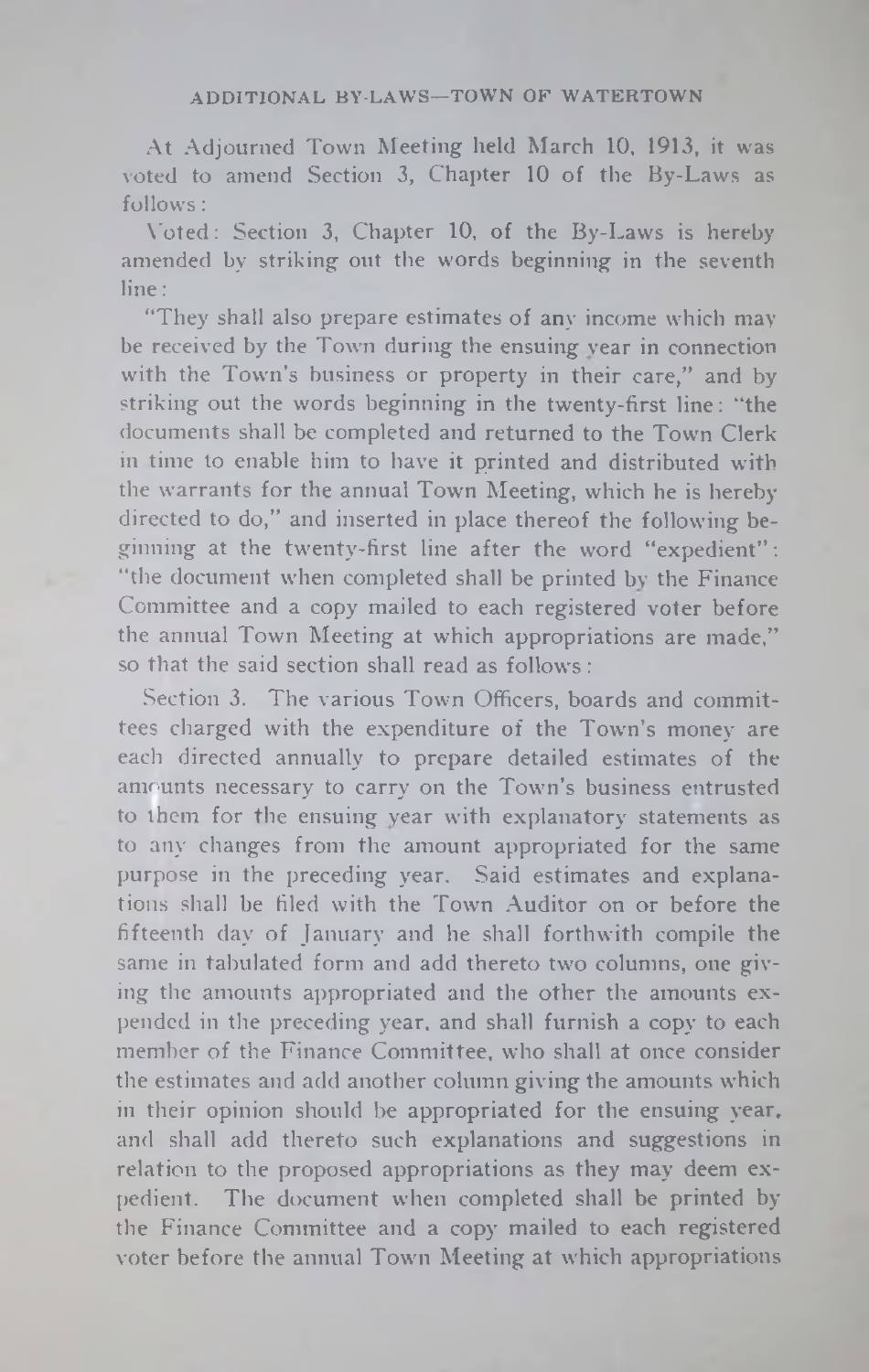#### **ADDITIONAL BY LAWS—TOWN OP WATERTOWN**

are made. The Selectmen shall include in their estimates the salaries of all officers elected directly by the Town, and the salaries of all others shall he included in the estimates of the officers, boards or committees appointing them. The Treasurer will include in his estimates the amounts required for the payment of interest on the Town debt and for the payment of such portions of the Town debt as may become due the succeeding year.

Boston, May 19, 1913.

I approve the foregoing By-Law. JAMES M. SWIFT, *Attorney-General.*

At Town Meeting held June 6, 1913, the following by-law was voted to be adopted:

Voted: That the by-laws of the Town of Watertown are hereby amended by adding at the end thereof the following new by-law :

Chapter 24. Planning Board. The Planning Board which the Town of Watertown is required to elect under the provisions of Chapter 494 of the Acts of 1913, shall be composed of five citizens of the town. At the first election of said board, one member shall be elected for the term of one year, two for the term of two years, and two for the term of three years from the date of the Town Meeting at which they are elected: and at each annual Town Meeting thereafter, the vacancy occurring by the expiration of the term of office of one member or of two members, as the case may be, shall be filled by election of a successor or successors for the term of three years.

The purposes, duties and authority of said board shall be those which are defined in said Chapter 494 and in any acts amendatory thereof which may hereafter be in force.

Vacancies which may occur in the membership of said board by death, resignation or removal from the town shall be filled by vote of the Selectmen and of the remaining members of said board, acting jointly, until the vacancy is filled by election at the next annual Town Meeting.

Jan. 14, 1914. **I approve the fore-going By-Law.** JAMES M. SWIFT, *Attorney-General.*